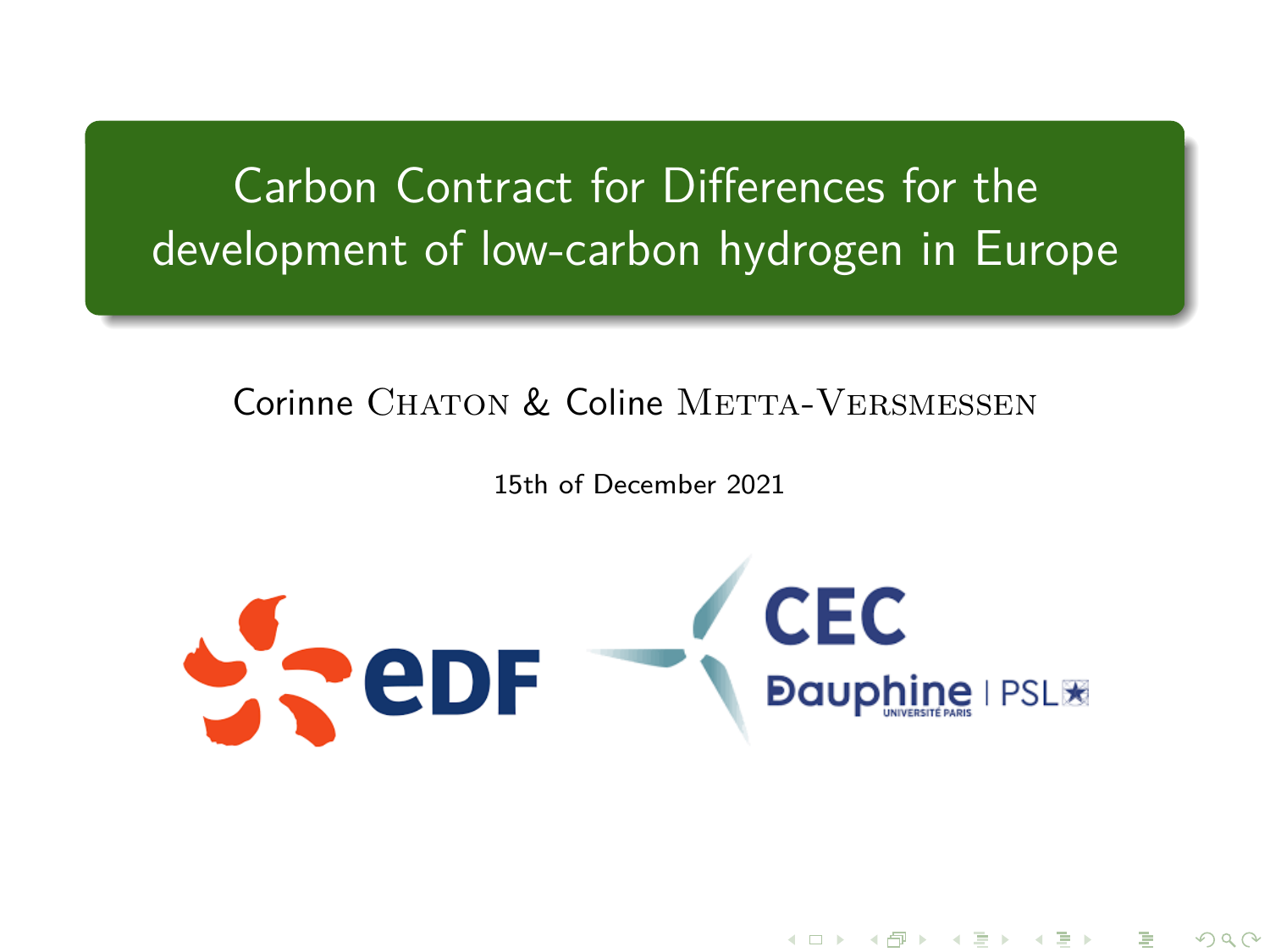<span id="page-1-0"></span>

| Introduction      | II- Analytical model | III- CCfDs determination | Conclusion | Appendices |
|-------------------|----------------------|--------------------------|------------|------------|
| $\bullet$ 00000   | 00000000             | 00000000000              | $\circ$    | 000000000  |
| Table of contents |                      |                          |            |            |



- 2 [Analytical model](#page-7-0)
- 3 [Determination of French and German CCfDs](#page-15-0)

#### **[Conclusion](#page-26-0)**



 $\mathcal{A} \ \overline{\mathcal{B}} \ \rightarrow \ \mathcal{A} \ \overline{\mathcal{B}} \ \rightarrow$ 

4 17 18

 $\overline{AB}$ 

 $2Q$ 

э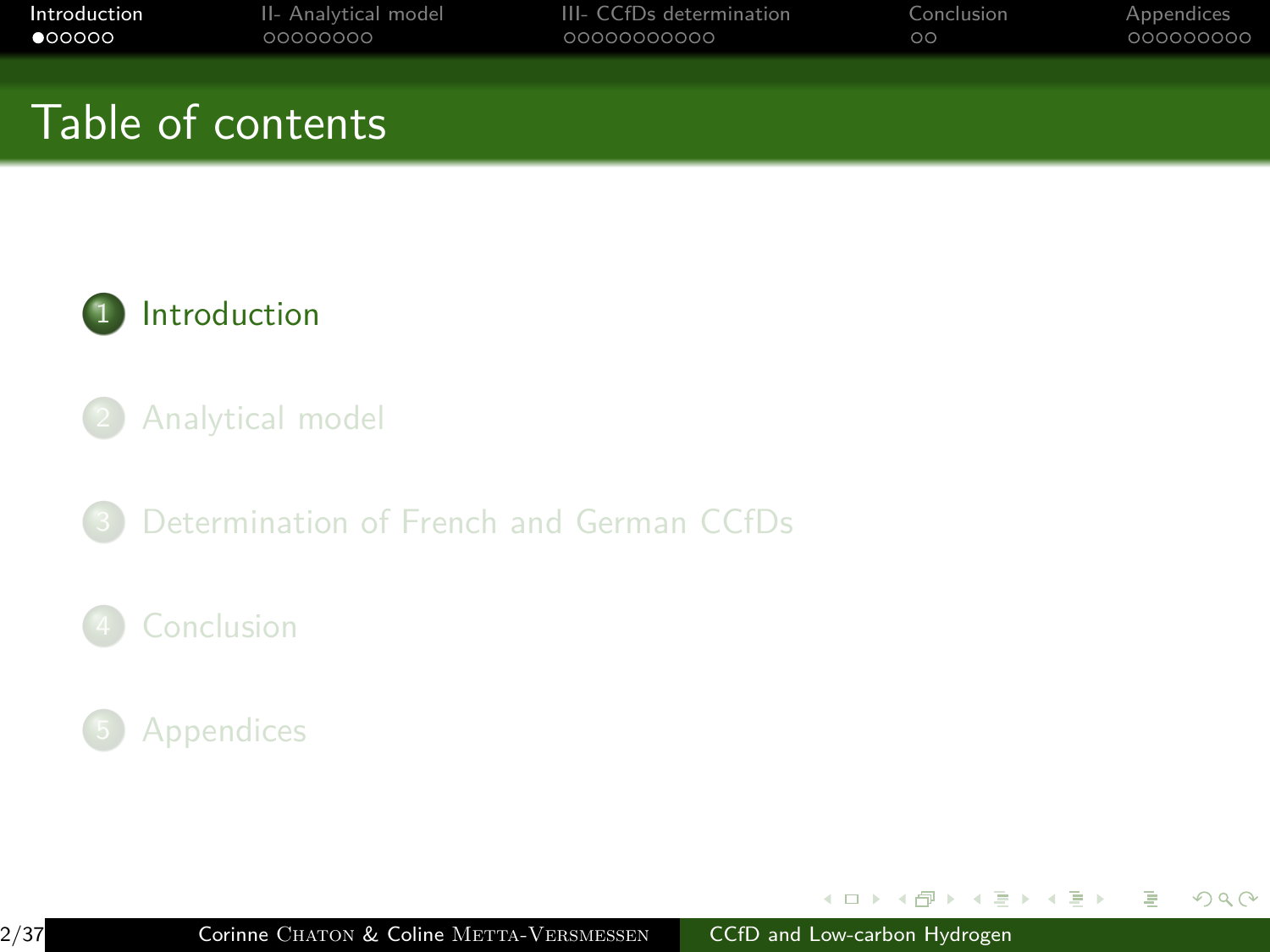| Introduction   | II- Analytical model | III- CCfDs determination | Conclusion | Appendices |
|----------------|----------------------|--------------------------|------------|------------|
| <b>. റൈറററ</b> | 00000000             | 00000000000              | $\circ$    | 000000000  |
|                |                      |                          |            |            |

### Context

#### Low-carbon hydrogen, an energy vector for decarbonization



 $FIGURE - The main benefits expected by Member States from the$ development of low-carbon hydrogen, FCH2JU (2020)

イロメ イ押メ イヨメ イヨメ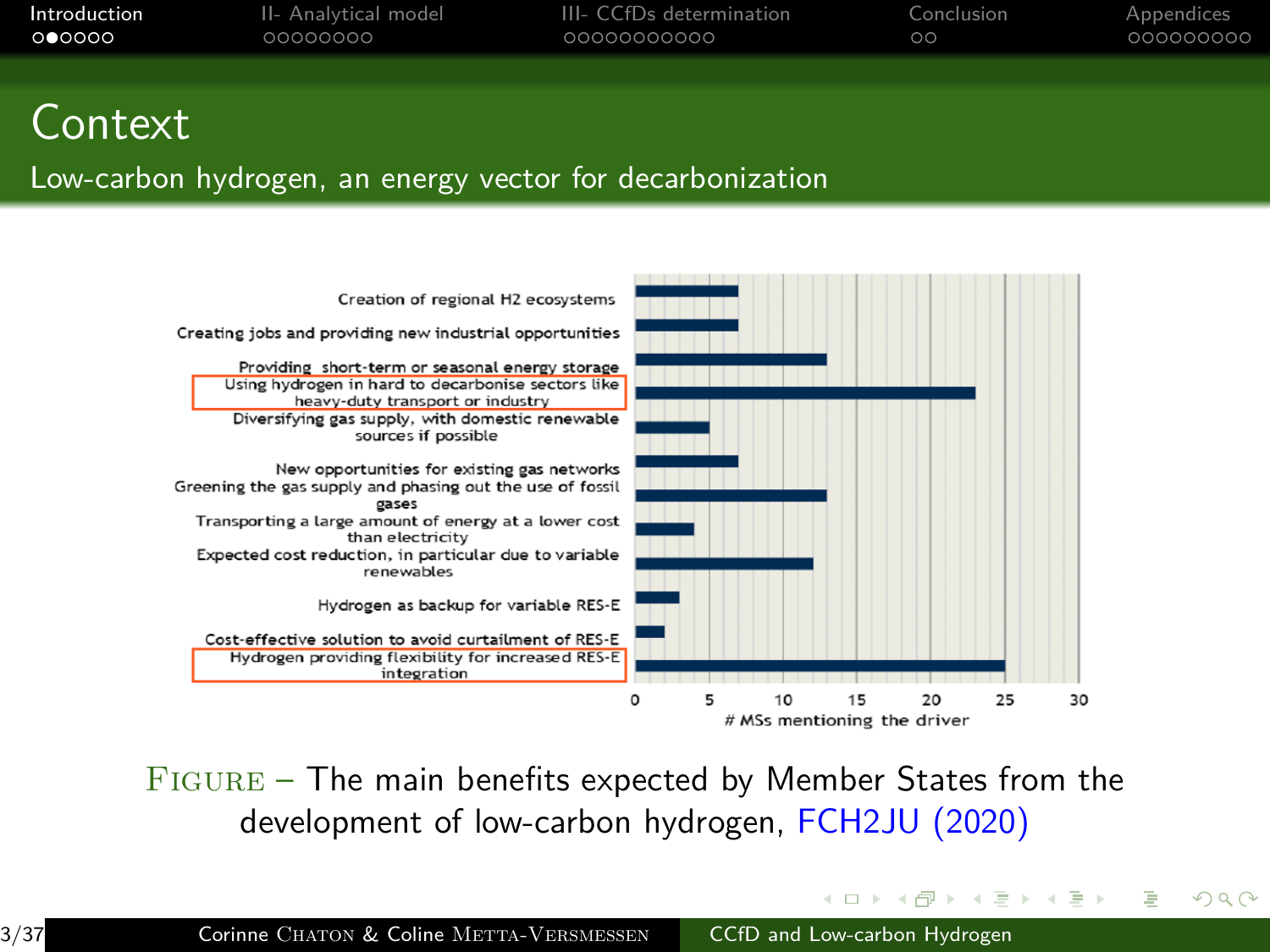| Introduction | II- Analytical model | III- CCfDs determination | Conclusion | Appendices |
|--------------|----------------------|--------------------------|------------|------------|
| റററേററ       | 00000000             | 00000000000              | $\circ$    | _000000000 |
|              |                      |                          |            |            |

### Context

A product in need of competitiveness in the face of steam reforming production



 $FIGURE - Distribution of H<sub>2</sub> production by technology in Europe in$ 2018, Hydrogen Europe (2020)

イロン イ押ン イヨン イヨン

 $\Omega$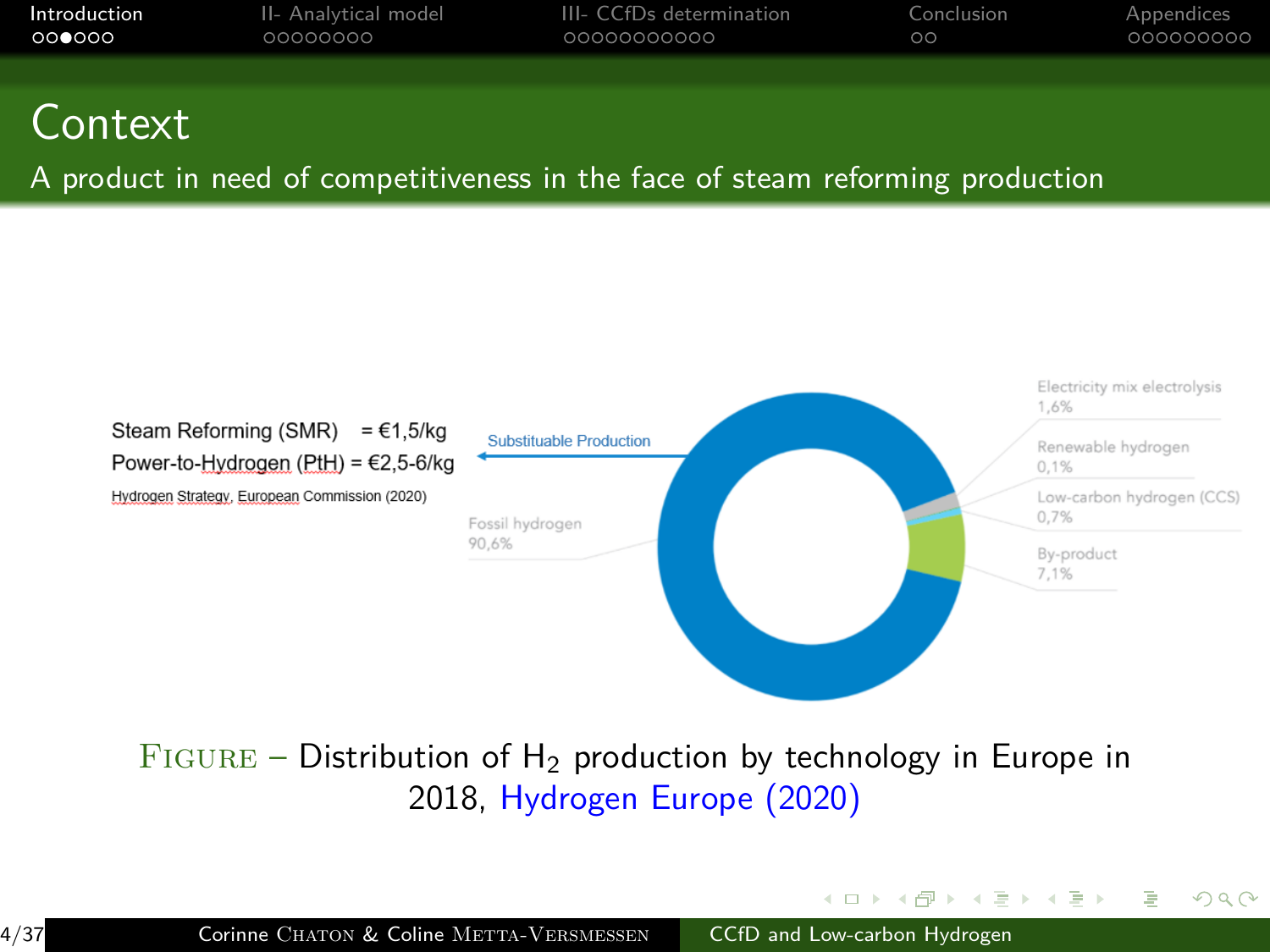| Introduction | II- Analytical model | III- CCfDs determination | Conclusion | Appendices |
|--------------|----------------------|--------------------------|------------|------------|
| 000000       | 00000000             | 00000000000              | ററ         | 000000000  |
|              |                      |                          |            |            |

### **Context**

The need for an effective carbon price to make up for the competitiveness gap



 $FIGURE - Low-carbon H<sub>2</sub>$ costs needed to achieve competitiveness without carbon price, Hydrogen Insights (2021)

∢ロ ▶ ∢何 ▶ ∢ ヨ ▶ ∢ ヨ ▶

 $\Omega$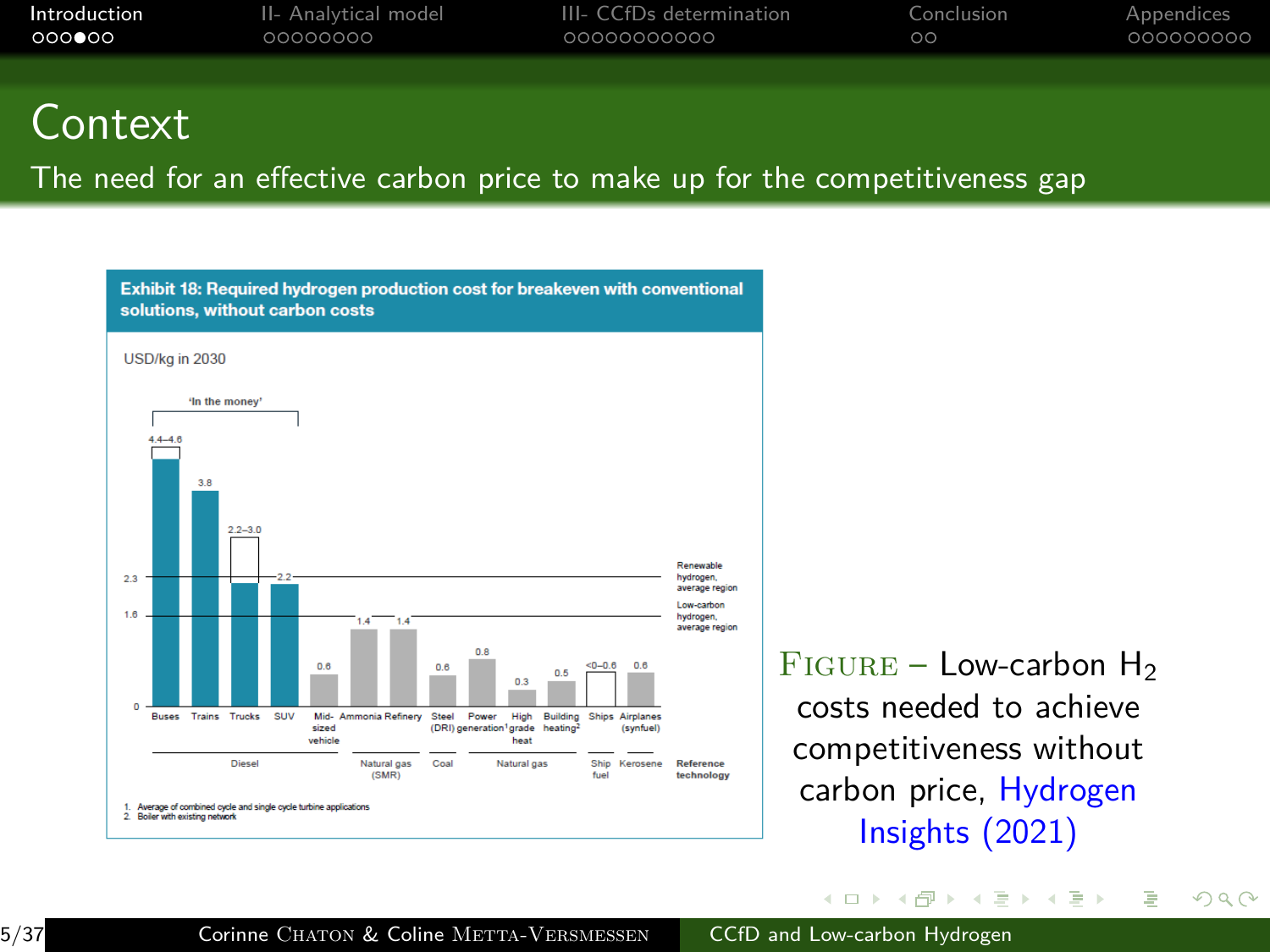| Introduction | II- Analytical model | III- CCfDs determination | Conclusion | Appendices |
|--------------|----------------------|--------------------------|------------|------------|
| റററൈ∙െ       | 00000000             | 00000000000              | ററ         | 000000000  |
|              |                      |                          |            |            |

### **Literature**

The CCfD, a tool first described by Helm and Hepburn, 2005



Source: O. Sartor. IDDRI.

#### Figure – Example of how CCfD works to support the development of low-carbon investments

イロン イ何 メスミン イヨン

 $\Omega$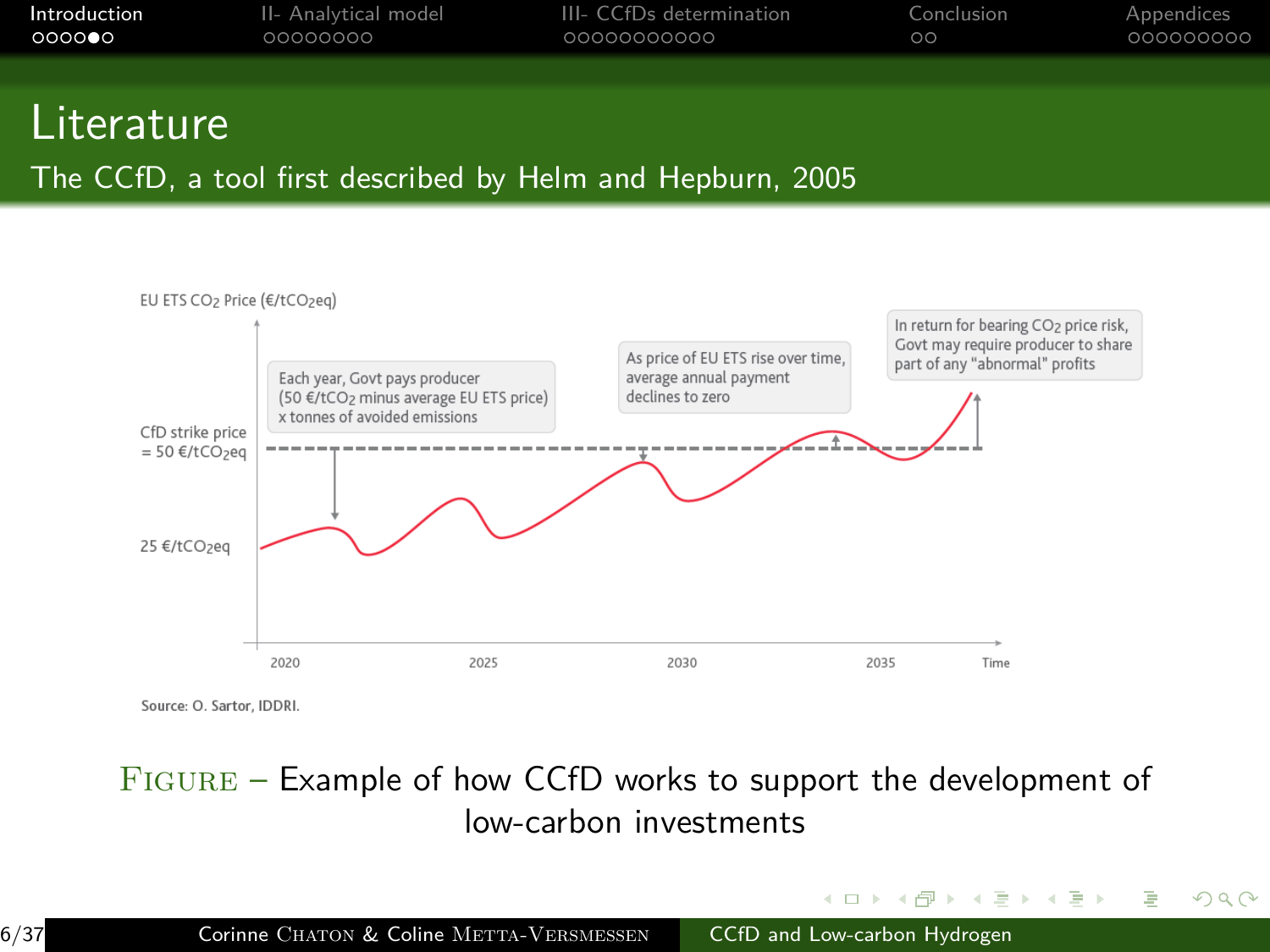| Introduction<br>00000 | II- Analytical model<br>00000000 | III- CCfDs determination<br>00000000000 | Conclusion<br>$\circ$ | Appendices<br>000000000 |
|-----------------------|----------------------------------|-----------------------------------------|-----------------------|-------------------------|
|                       |                                  |                                         |                       |                         |
| .                     |                                  |                                         |                       |                         |

### CCfD to support the scaling up of innovative low-carbon project

- **•** Time consistency (Chiappinelli & Neuhoff, 2020)
- Lowering the required  $CO<sub>2</sub>$  price (Richstein & Neuhoff, 2020)
- Closing the funding gap (Richstein 2017)
- Consistency with political framework (Sartor & Bataille, 2020)

#### research question

Literature

How to design the CCfD to scale up low-carbon hydrogen production ?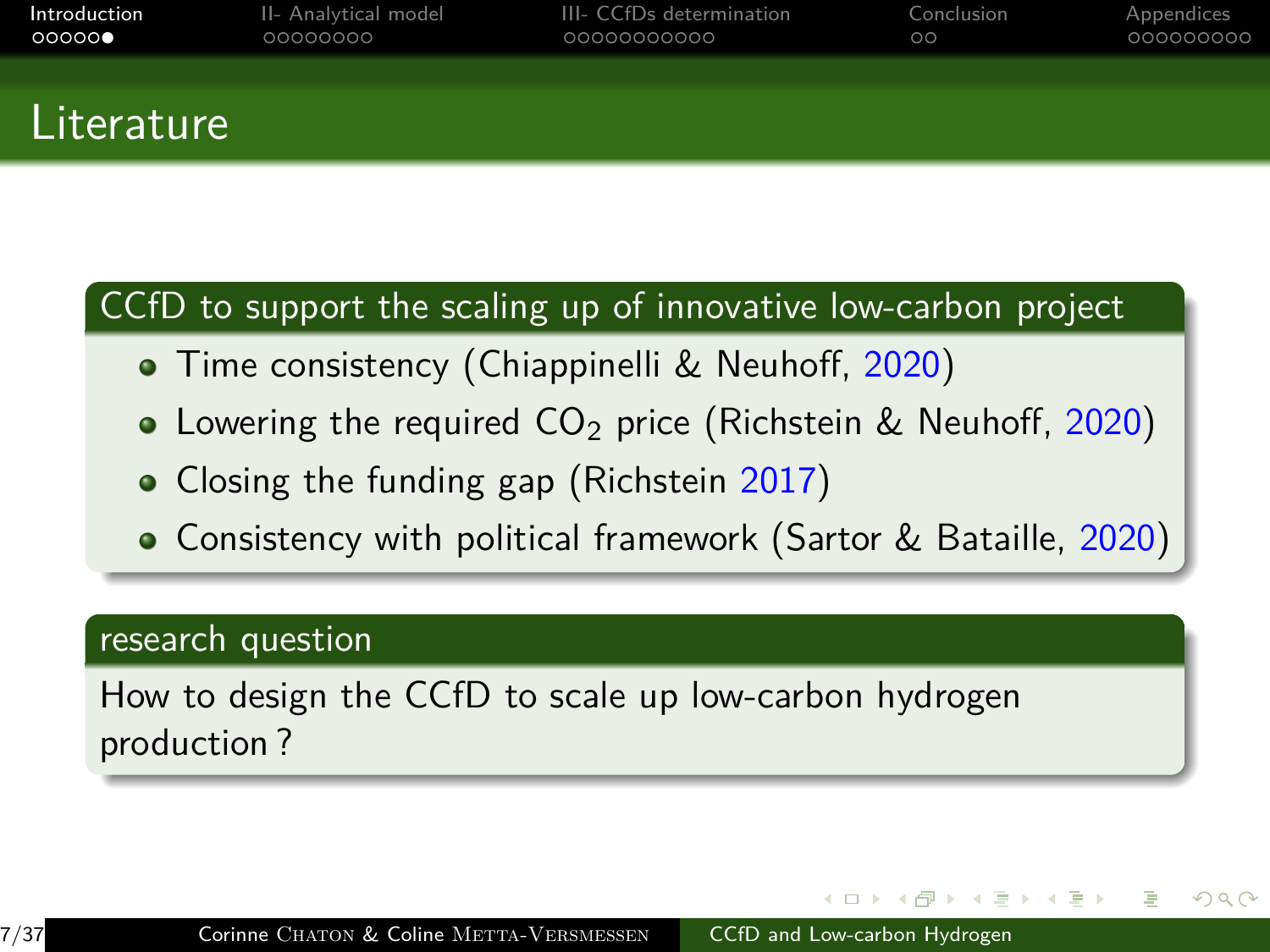<span id="page-7-0"></span>

| Introduction | II- Analytical model | III- CCfDs determination | Conclusion | Appendices |
|--------------|----------------------|--------------------------|------------|------------|
| 000000       | •0000000             | 00000000000              | $\circ$    | 000000000  |
|              | Table of contents '  |                          |            |            |





3 [Determination of French and German CCfDs](#page-15-0)

#### **[Conclusion](#page-26-0)**

#### **[Appendices](#page-28-0)**

 $\mathcal{A} \ \overline{\mathcal{B}} \ \rightarrow \ \mathcal{A} \ \overline{\mathcal{B}} \ \rightarrow$ 

4 17 18

 $\overline{AB}$ 

 $2Q$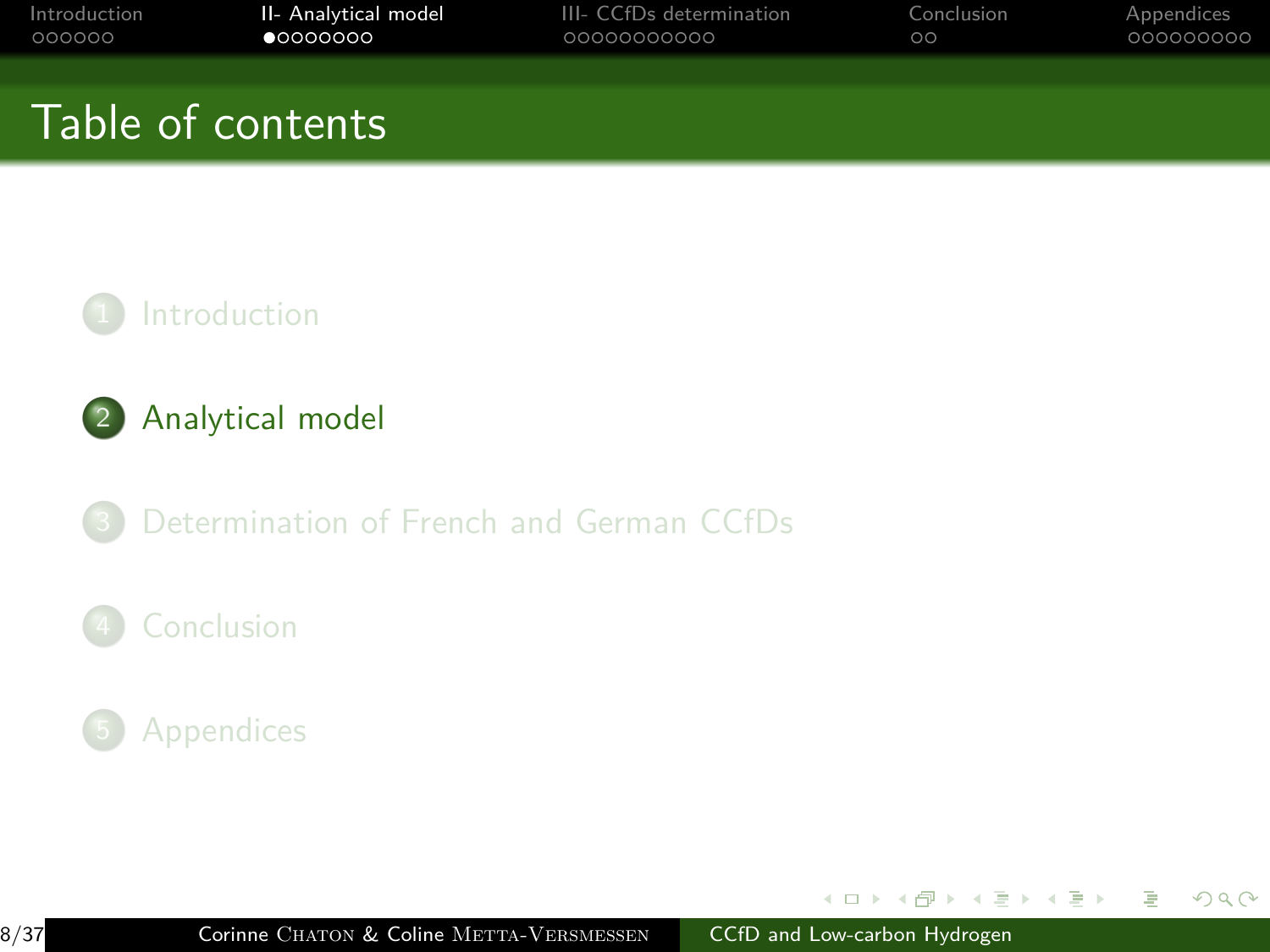| Introduction | II- Analytical model | III- CCfDs determination | Conclusion | Appendices |
|--------------|----------------------|--------------------------|------------|------------|
| 000000       | . റൈററററ             | 00000000000              | $\circ$    | .000000000 |
|              |                      |                          |            |            |

### 1- General framework : Price competition

#### Let *n* firms produce a homogeneous good  $H_2$

The firm i profit

$$
\Pi_i(p_{h_i}, p_{h_{-i}}) = (p_{h_i} - c_i)D_i(p_{h_i}, p_{h_{-i}}), \qquad (1)
$$

where  $c_i = c_e$  (resp.  $c_i = c_s$ ) the marginal cost of electrolysis (resp. of Steam reforming).

Nash equilibrium

As long as  $c_{\mathsf{s}} < c_{\mathsf{e}}$ ,  $\rho_h^{\star} = c_{\mathsf{s}}$  and electrolysis  $\mathsf{H}_2$  is not cost-effective.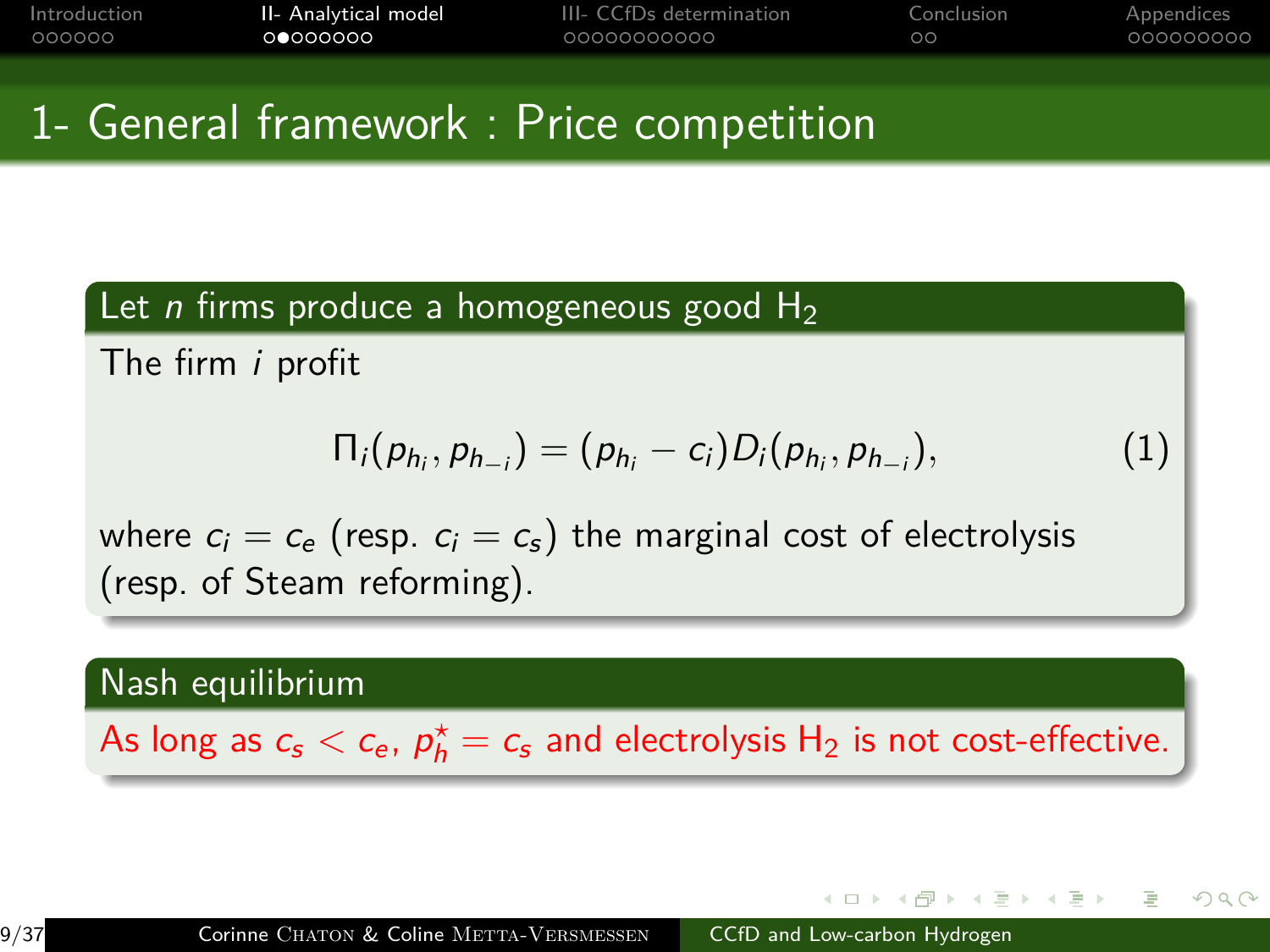| Introduction | II- Analytical model | III- CCfDs determination | Conclusion | Appendices |
|--------------|----------------------|--------------------------|------------|------------|
| 000000       | 00000000             | 00000000000              | ററ         | 000000000  |
|              |                      |                          |            |            |

### 2- marginal costs specification

Let  $i = \{e, v\}$ ,  $p_i$  be the price of energy used by technology *i*, rho<sub>i</sub> be the yield of *i* and *sigma* be the market price of  $CO<sub>2</sub>$ .

#### Marginal cost of  $H_2$  by steam reforming

$$
c_s(\sigma, p_g) = p_g \rho_s + e_s \sigma.
$$
 (2)

#### Marginal cost of  $H_2$  by electrolysis

$$
c_e(\sigma, p_g) = p_e(\sigma, p_g) \rho_e, \qquad (3)
$$

where  $p_0 > 0$ ,  $p_1 > 0$ ,  $p_2 < 0$  et  $p_3 > 0$ :

$$
p_e(\sigma, p_g) = p_0 + p_1 \sigma + p_2 \sigma^2 + p_3 p_g. \tag{4}
$$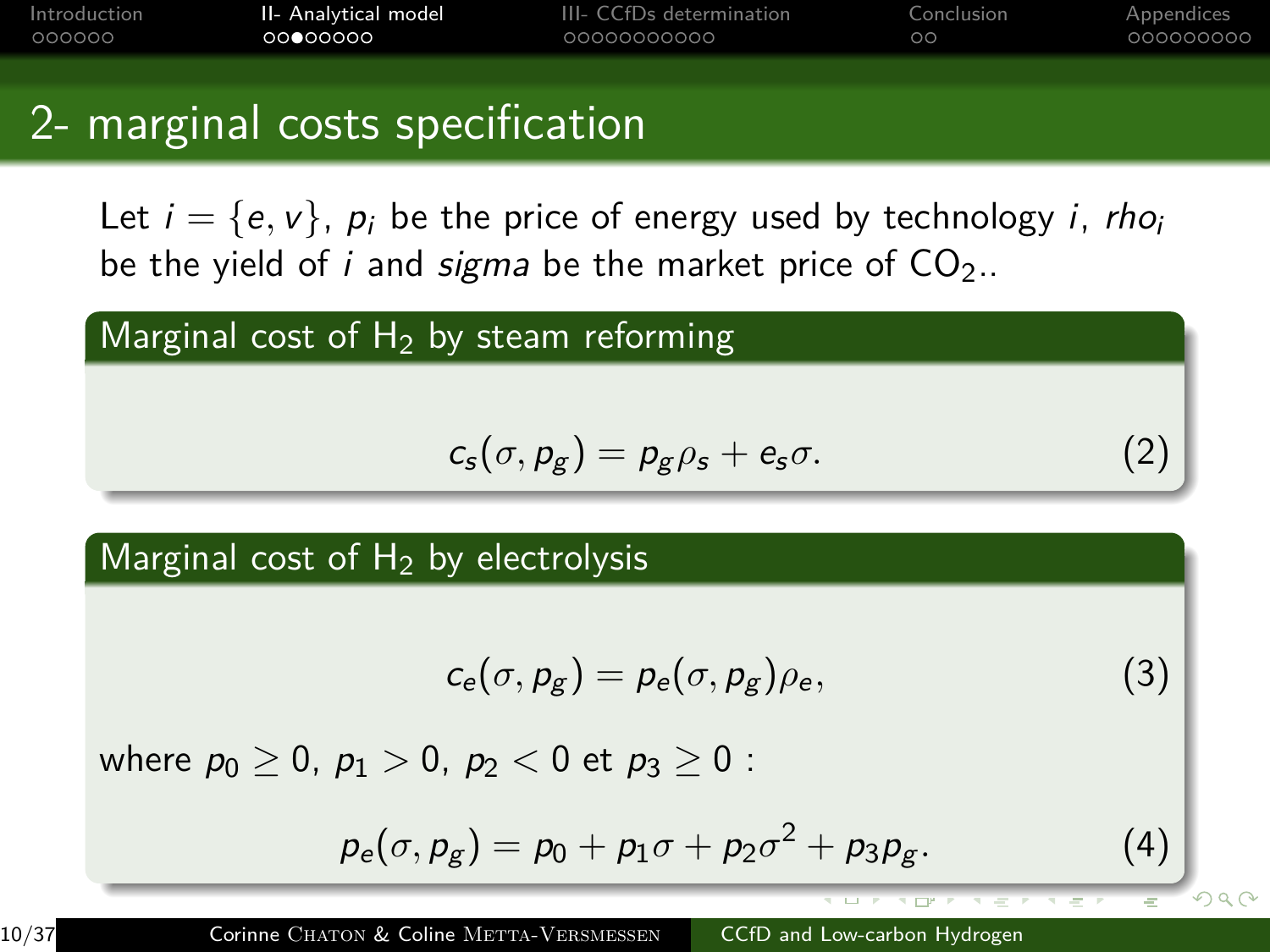| Introduction | II- Analytical model | III- CCfDs determination | Conclusion | Appendices |
|--------------|----------------------|--------------------------|------------|------------|
| 000000       | 000000000            | 00000000000              | $\circ$    | 000000000  |
|              |                      |                          |            |            |

### 2- marginal costs specification With State Aids

#### Indirect carbon cost offset

A subsidy  $\chi$  is possible for H<sub>2</sub> up to 75% of the indirect cost of CO<sub>2</sub>. With  $\chi$ [0, 1],  $c_e$  can be rewritten as :

$$
c_e^{\chi}(\sigma) = c_e(\sigma) - \chi(c_e(\sigma) - c_e(0)). \tag{5}
$$

#### Free allocations of emission permits

If we consider the free allocations as unit subsidies reducing the marginal cost of  $CO<sub>2</sub>$  emissions for producers by steam reforming, denoted  $\emph{a} \in [0;e_{\emph{s}}]$ , then  $\emph{c}_{\emph{s}}$  is rewritten

$$
c_s^a(\sigma, p_g) = p_g \rho_s + (e_s - a)\sigma.
$$
 (6)

 $\rightarrow$   $\overline{m}$   $\rightarrow$   $\rightarrow$   $\overline{m}$   $\rightarrow$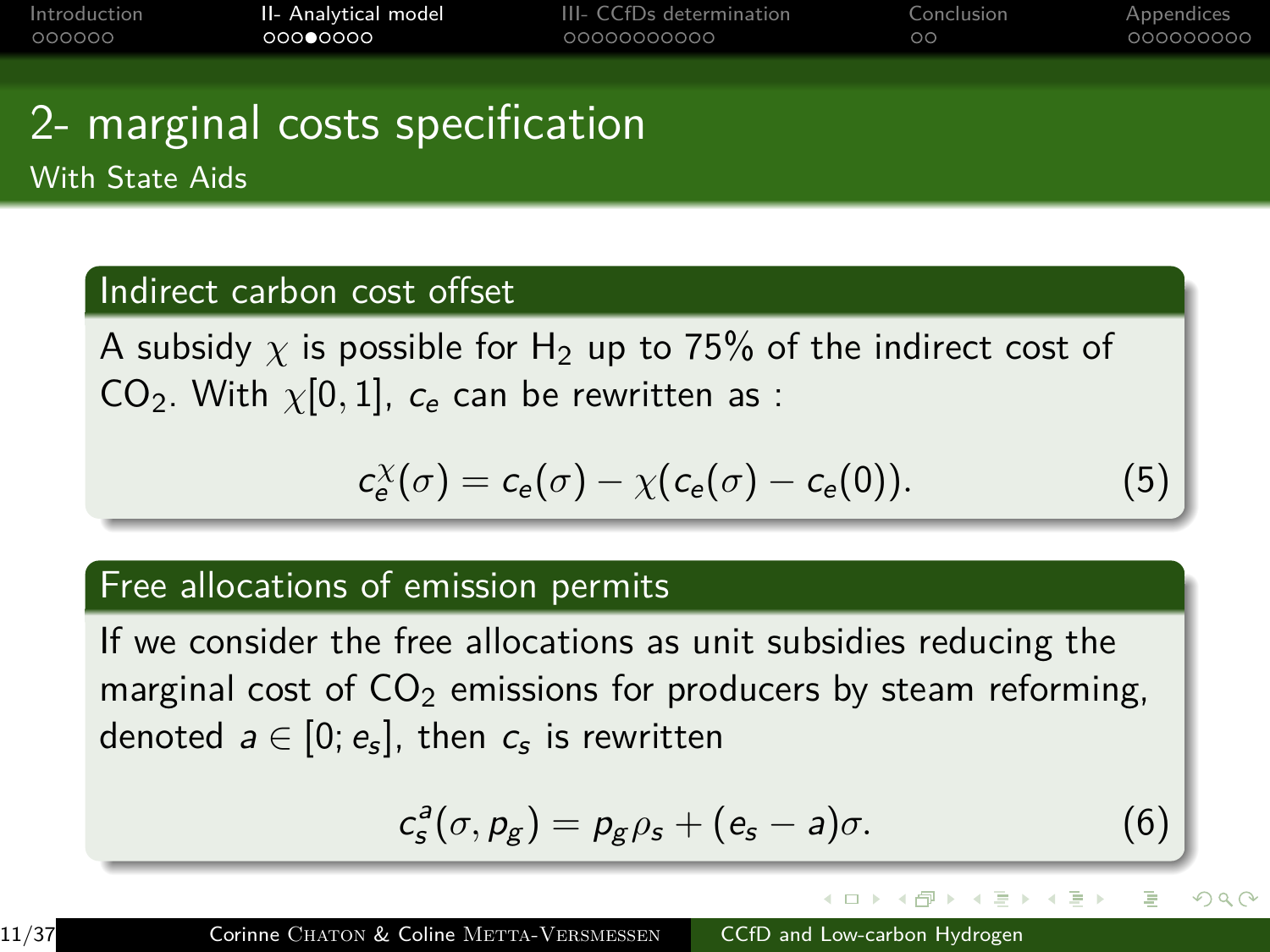<span id="page-11-0"></span>

| Introduction | II- Analytical model | III- CCfDs determination | Conclusion | Appendices |
|--------------|----------------------|--------------------------|------------|------------|
| 000000       | 0000●000             | 00000000000              | ററ         | .000000000 |
|              |                      |                          |            |            |

# 3- CCfD strike and payment determination

Strike price and threshold gas price

#### Definition of the contract strike

The strike is defined by the solution(s) in *sigma* (with sigma  $\in \mathbb{R}$ ) of the quadratic equation of the marginal costs difference :

<span id="page-11-1"></span>
$$
\gamma^{\chi,\mathsf{a}}(\sigma) = c_{\mathsf{e}}^{\chi}(\sigma) - c_{\mathsf{s}}^{\mathsf{a}}(\sigma). \tag{7}
$$

(8)

#### Definition of the threshold gas price

The gas price that cancels the discriminant of the polynomial  $\bar{p}^{\chi,a}_{\mathrm{g}} =$ 

$$
-\frac{(e_s-a)^2-2p_1(e_s-a)\rho_e(1-\chi)}{4p_2\rho_e(\rho_g-p_3\rho_e)(1-\chi)}+\frac{\rho_e^2(\rho_1^2(1-\chi)-4p_0p_2)}{4p_2\rho_e(\rho_g-p_3\rho_e)}.
$$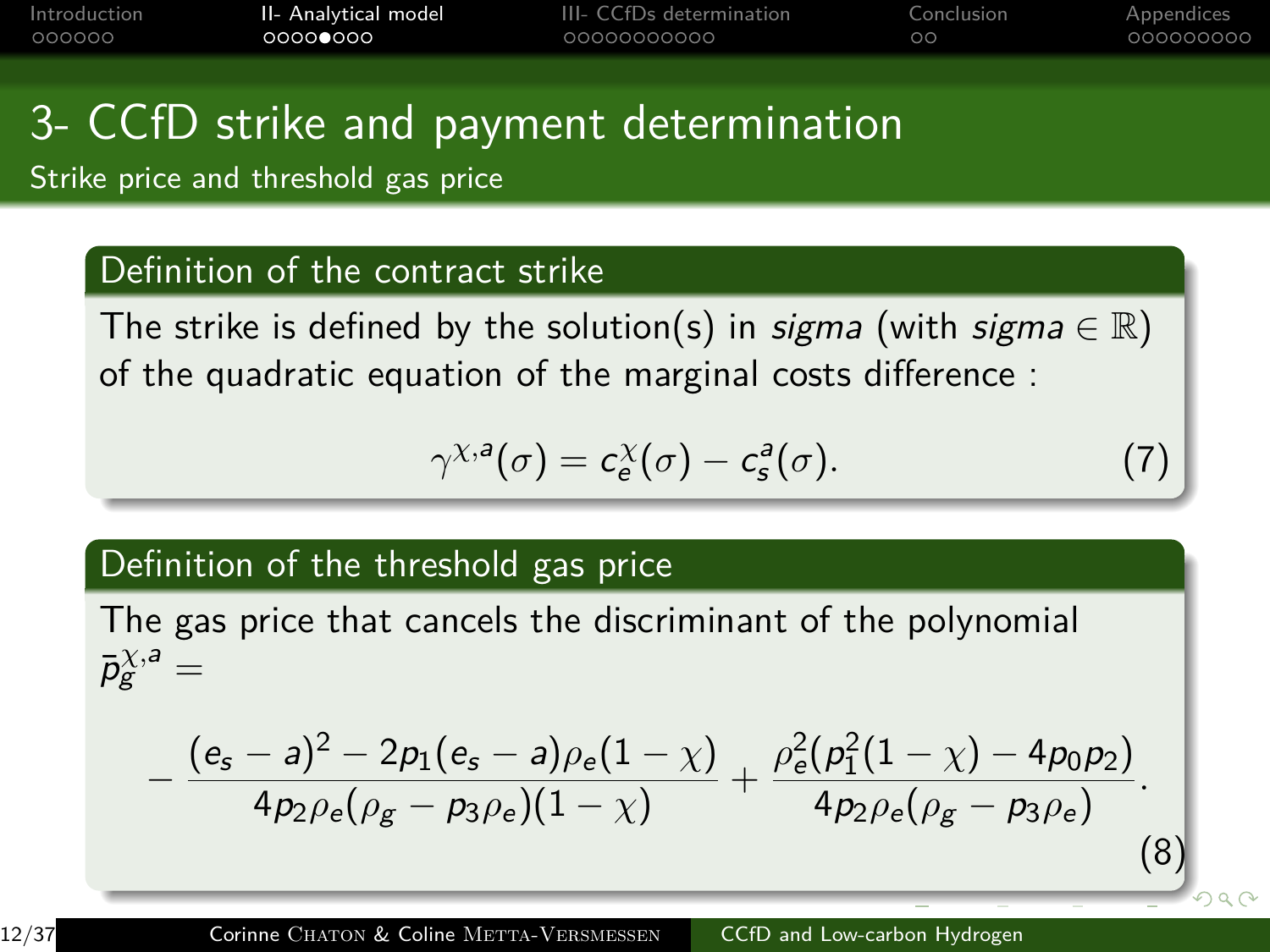<span id="page-12-0"></span>

| Introduction | II- Analytical model | III- CCfDs determination | Conclusion | Appendices |
|--------------|----------------------|--------------------------|------------|------------|
| 000000       | ററററാ∙ോറ             | 00000000000              | ററ         | 000000000  |
|              |                      |                          |            |            |

# 3- CCfD strike and payment determination

CCfD efficiency condition

#### Proposition

- $\bullet$  If  $\rho_g > \bar p_g^{\chi,a}$  then for all  $\sigma, \, \gamma^{\chi,a}(\sigma, \rho_g) < 0$  i.e. there is no need to set up a CCfD.
- $\mathbf{P}$  If  $p_{\mathcal{g}}=\bar{p}^{\chi,a}_{\mathcal{g}}$ , then the equation [7](#page-11-1) has a unique solution, noted  $\bar{\sigma}^{\chi,a}$ . As a result, the CCfD is inefficient in this case.
- **3** If  $p_g < \bar{p}_g^{\chi,a}$  then  $\exists! (\bar{\sigma}_m^{\chi,a}, \bar{\sigma}_M^{\chi,a})$  tq  $\forall \sigma \in [\bar{\sigma}_m^{\chi,a}, \bar{\sigma}_M^{\chi,a}], c_e > c_v$ . Therefore, a CCfD could make low-carbon hydrogen competitive.

#### Theorem

The CCfD will be implemented only if the expected gas price is below the threshold  $\bar{p}_{g}^{\chi,a}$  and the couple  $(\bar{\sigma}_{m}^{\chi,a},\bar{\sigma}_{M}^{\chi,a})$  $(\bar{\sigma}_{m}^{\chi,a},\bar{\sigma}_{M}^{\chi,a})$  $(\bar{\sigma}_{m}^{\chi,a},\bar{\sigma}_{M}^{\chi,a})$  is the strike.

 $299$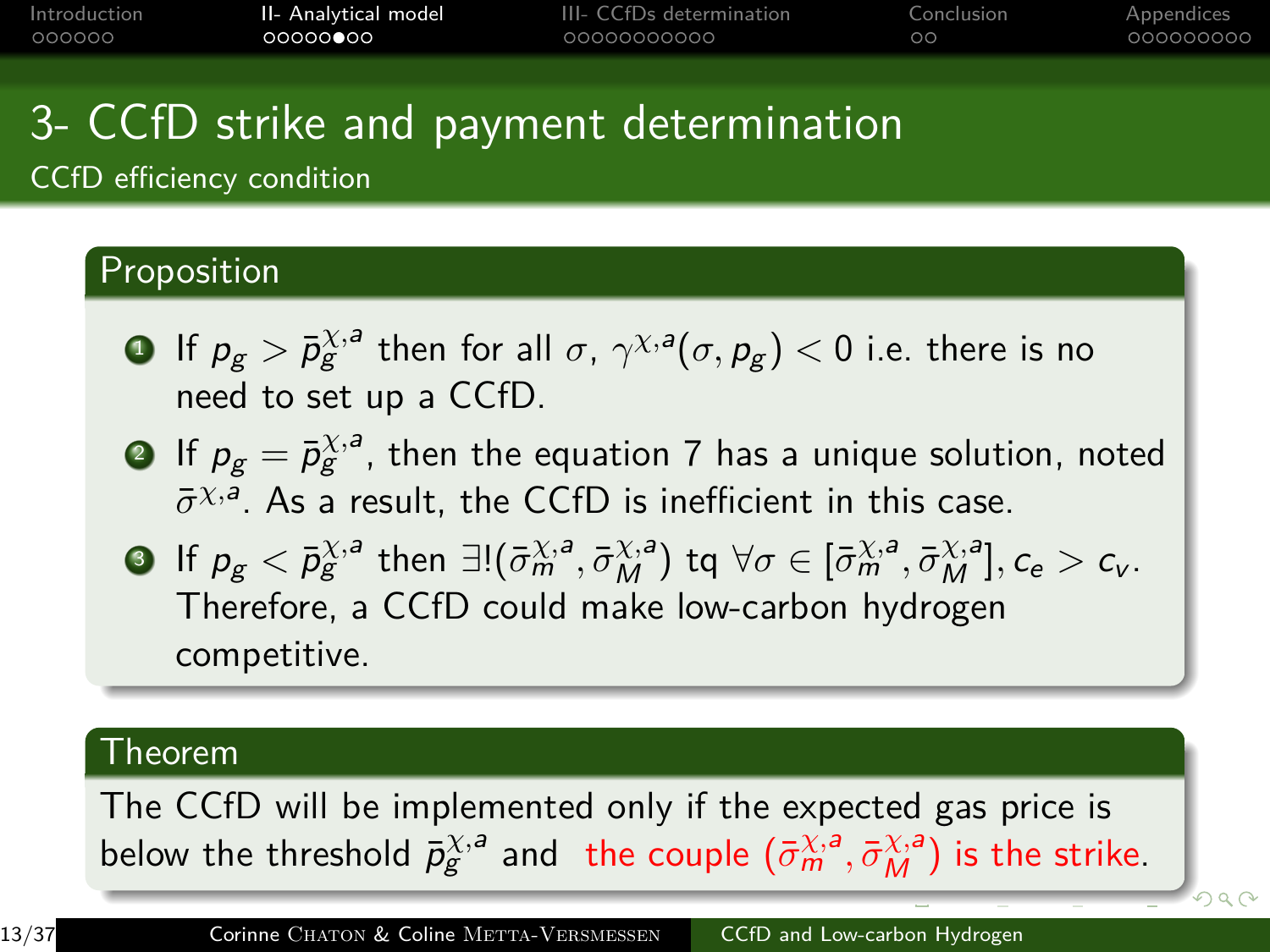<span id="page-13-0"></span>

| Introduction | II- Analytical model | III- CCfDs determination | Conclusion | Appendices |
|--------------|----------------------|--------------------------|------------|------------|
| 000000       | 00000000             | _00000000000             | ററ         | -000000000 |

# 3- CCfD strike and payment determination

The strike analytical expression

The analytical expression of the couple  $(\bar{\sigma}_{m}^{\chi,a},\bar{\sigma}_{M}^{\chi,a})$  is :

$$
\bar{\sigma}_{m}^{\chi,a} = \bar{\sigma}^{\chi,a} - \frac{\Gamma_{1}}{\Gamma_{2}},
$$
\n
$$
\bar{\sigma}_{M}^{\chi,a} = \bar{\sigma}^{\chi,a} + \frac{\Gamma_{1}}{\Gamma_{2}},
$$
\n(10)

where  $Γ_1 =$ 

<span id="page-13-1"></span>
$$
\sqrt{(e_s-a-p_1\rho_e(1-\chi))^2+(4p_2\rho_e(-p_0\rho_e+p_g(\rho_g-p_3\rho_e)))(1-\chi)}
$$
\n(11)

<span id="page-13-2"></span>
$$
\Gamma_2 = -2p_2 \rho_e (1 - \chi). \tag{12}
$$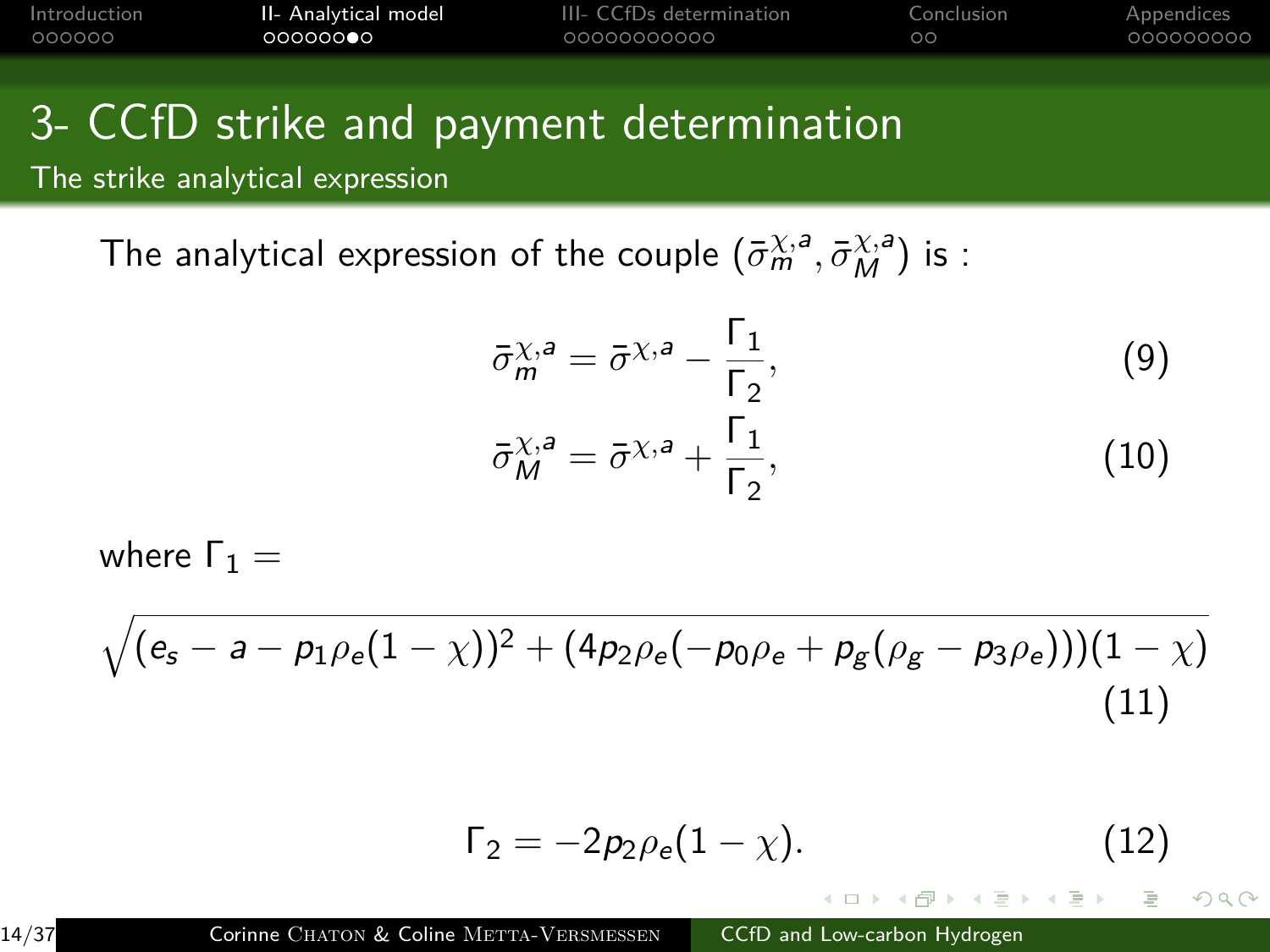| Introduction | II- Analytical model | III- CCfDs determination | Conclusion | Appendices |
|--------------|----------------------|--------------------------|------------|------------|
| 000000       | 0000000              | 00000000000              | $\circ$    | .000000000 |
|              |                      |                          |            |            |

### 3- CCfD strike and payment determination CCfD payment *γ*

#### The CCfD payment formula

 $\gamma^\chi(\sigma)$  is the difference between the marginal costs i.e.

$$
\gamma^{\chi,\mathsf{a}}(\sigma) = c_{\mathsf{e}}^{\chi}(\sigma) - c_{\mathsf{s}}^{\mathsf{a}}(\sigma). \tag{13}
$$

 $0Q$ 

#### Theorem

If the reference gas price is less than  $\bar{p}_{g}^{\chi,a}$ , then the contract payment noted  $\bar{\gamma}^{\chi,a}$ , is

$$
\Gamma_1(\bar{\sigma}_M - \sigma) - \frac{\Gamma_2}{2}(\bar{\sigma}_M - \sigma)^2 = -\Gamma_1(\bar{\sigma}_m - \sigma) - \frac{\Gamma_2}{2}(\bar{\sigma}_m - \sigma)^2
$$
\n(14)

where  $\Gamma_1$  and  $\Gamma_2$  are defined by [\(11\)](#page-13-1) and [\(12\)](#page-13-2).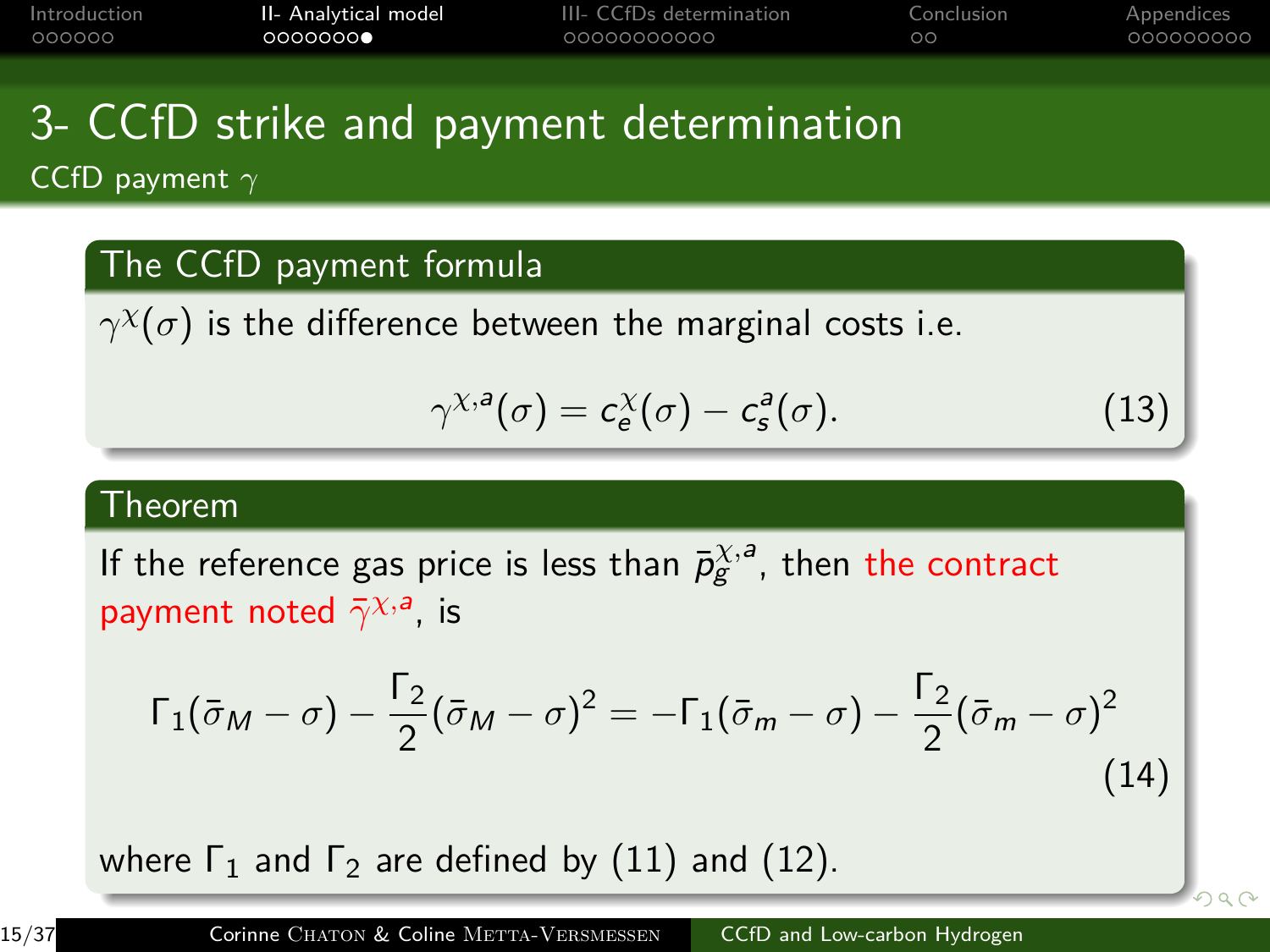<span id="page-15-0"></span>

| Introduction | II- Analytical model | III- CCfDs determination | Conclusion | Appendices |
|--------------|----------------------|--------------------------|------------|------------|
| 000000       | 00000000             | $\bullet$ 0000000000     | $\circ$    | 000000000  |
|              | Table of contents    |                          |            |            |



2 [Analytical model](#page-7-0)

#### 3 [Determination of French and German CCfDs](#page-15-0)

#### **[Conclusion](#page-26-0)**

#### **[Appendices](#page-28-0)**

 $\leftarrow$   $\Box$   $\rightarrow$ 

 $\mathcal{A} \oplus \mathcal{B}$  ) and  $\mathcal{B} \oplus \mathcal{B}$  and  $\mathcal{B} \oplus \mathcal{B}$ 

 $2Q$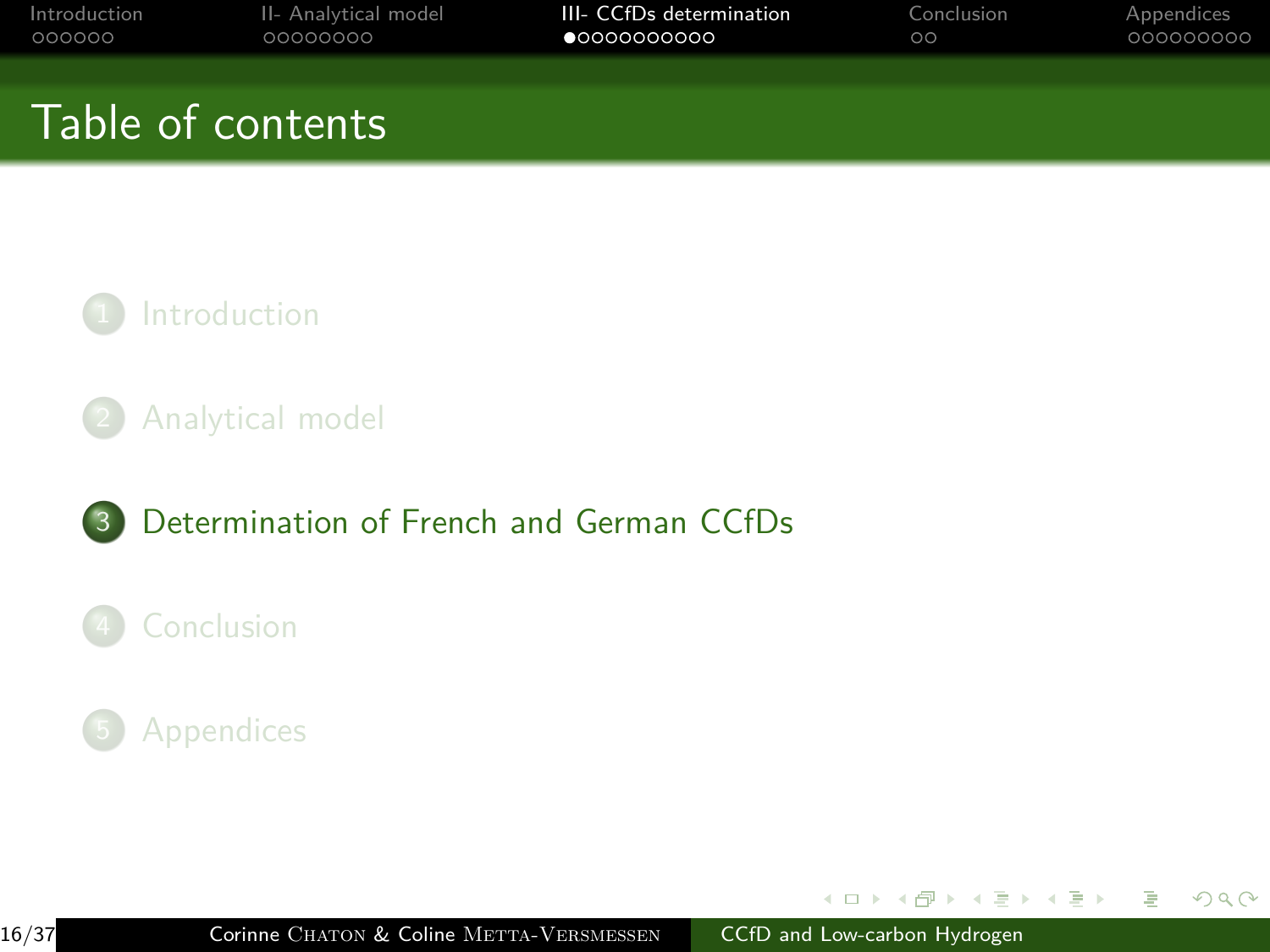| Introduction | II- Analytical model | III- CCfDs determination | Conclusion | Appendices |
|--------------|----------------------|--------------------------|------------|------------|
| 000000       | 00000000             | 00000000000              | $\circ$    | 000000000  |
|              |                      |                          |            |            |

### 1- Data : Electricity prices

$$
p_e = p_1 \sigma + p_2 \sigma^2 + p_3 p_g + \epsilon, \qquad (15)
$$

 $\left\{ \left\vert \left\{ \bar{q}\right\} \right\vert :q\left\vert \bar{q}\right\vert \right\} \rightarrow \left\{ \left\vert \bar{q}\right\vert :q\left\vert \bar{q}\right\vert \right\}$ 

 $2Q$ 

| Explanatory var. |                | Param.   Estimation   SD |      | t-value  |
|------------------|----------------|--------------------------|------|----------|
| P(> t )          |                |                          |      |          |
| $p_{\rm g}$      | $p_3$          | 1,22                     | 0.18 | $2e-7$   |
| $\sigma$         | $p_1$          | 3,16                     | 0,78 | 0,000321 |
| $\sigma^2$       | $p_2$          | $-0,10$                  | 0,03 | 0,008178 |
| $p_{\rm g}$      | p <sub>3</sub> | 1,00                     | 0,12 | $2,7e-9$ |
| $\sigma$         | $p_1$          | 3,16                     | 0,52 | 8,76e-7  |
| $\sigma^2$       | $p_2$          | $-0,08$                  | 0,02 | 0,000285 |

Table – Linear regression results for the French (top) and German (bottom) cases. Data : CRE, Observatoire des Marchés, 2010-2019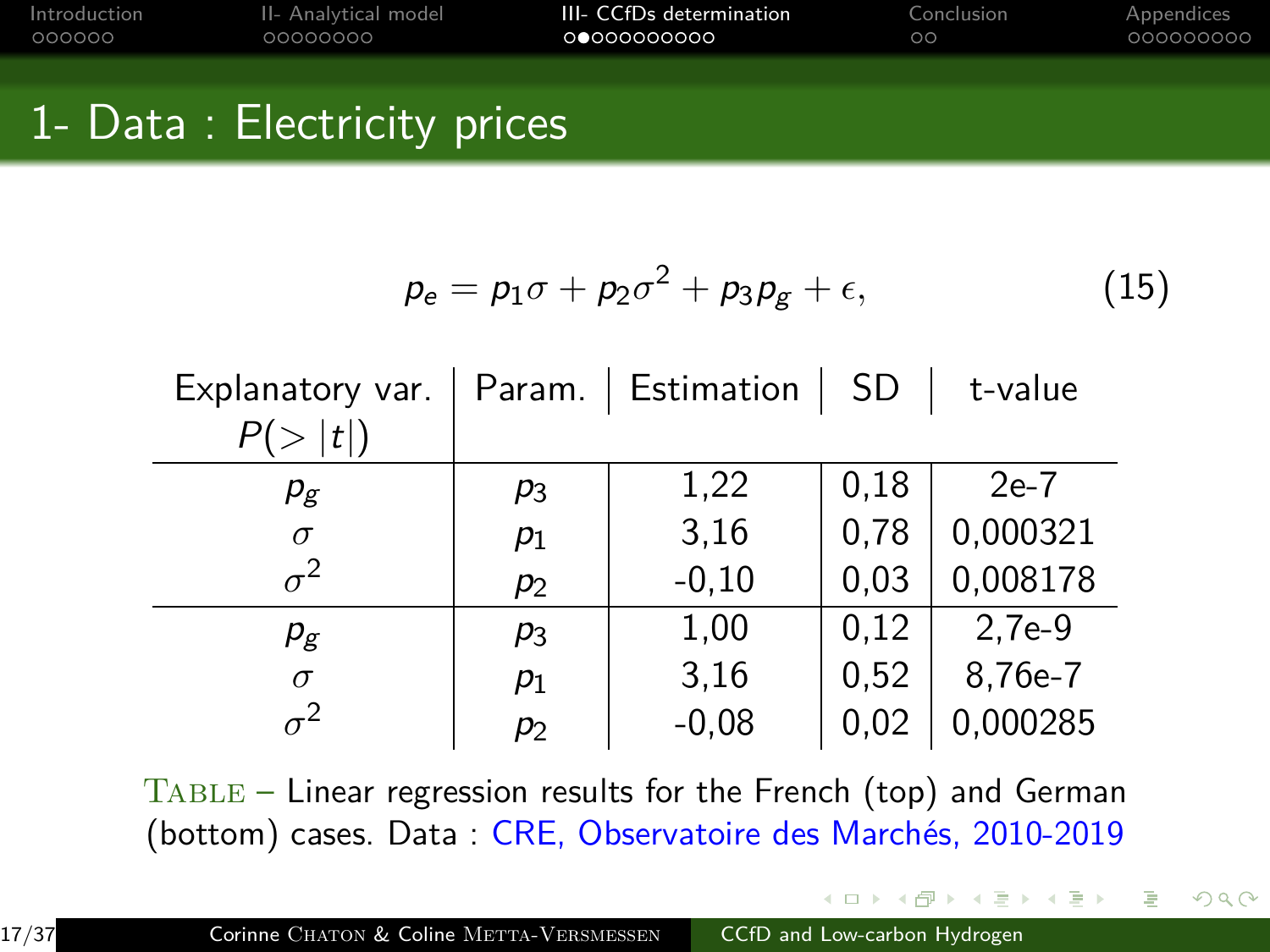| Introduction | II- Analytical model | III- CCfDs determination | Conclusion | Appendices |
|--------------|----------------------|--------------------------|------------|------------|
| 000000       | 00000000             | 00000000000              | ററ         | 000000000  |
|              |                      |                          |            |            |

# 1- Data : other parameters

*ρ*<sup>g</sup> e<sup>v</sup> *ρ*<sup>e</sup> a *χ* 80% 0,328gCO2/MWh 50% 0 0

Table – Reference values of the model parameters.

 $299$ 

目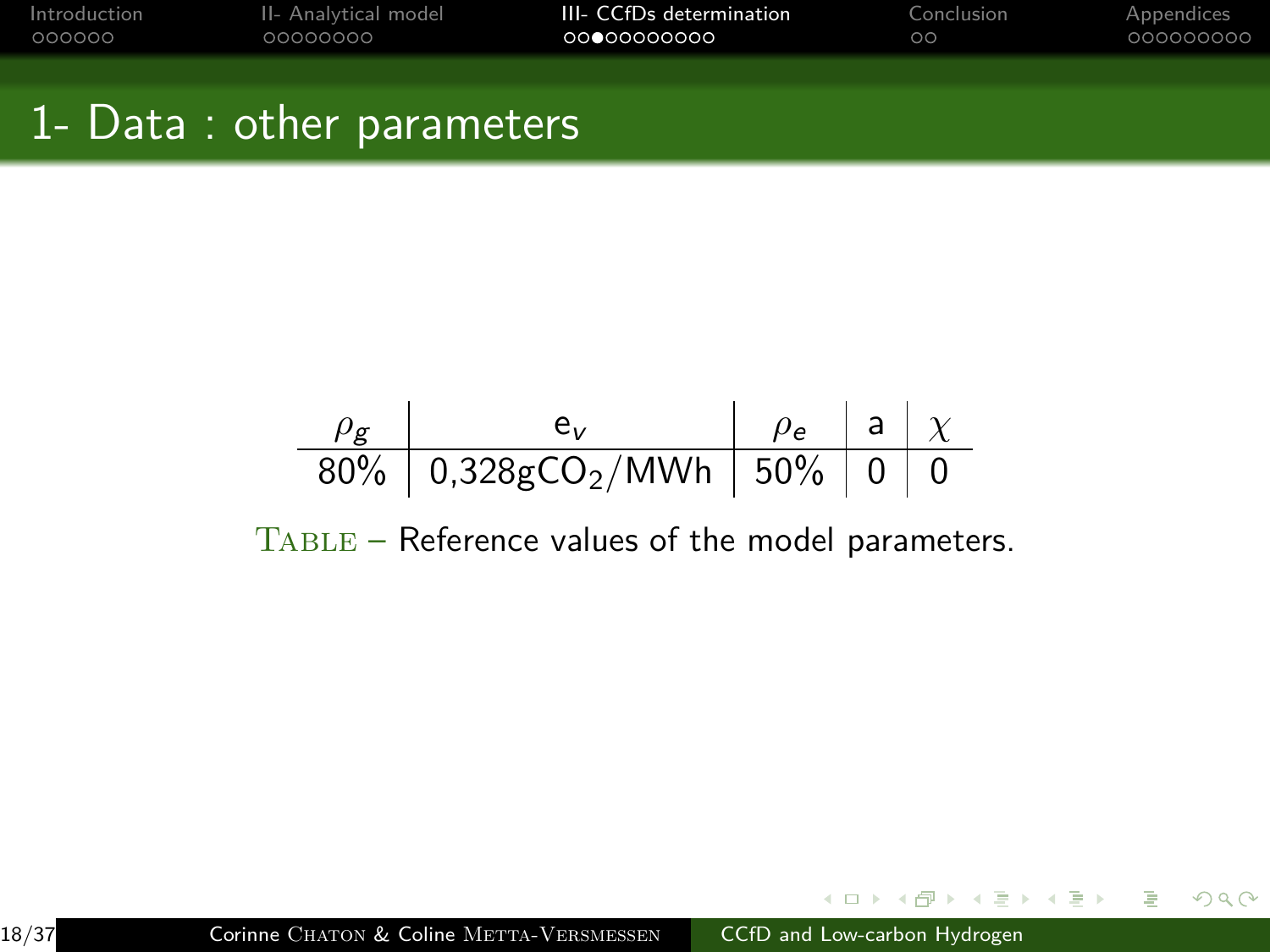| Introduction | II- Analytical model | III- CCfDs determination | Conclusion | Appendices |
|--------------|----------------------|--------------------------|------------|------------|
| 000000       | 00000000             | 00000000000              | $\circ$    | 000000000  |
|              |                      |                          |            |            |



FIGURE – Marginal costs of hydrogen ( $E/MWh$ ) by both technologies as a function of the gas ( $E/MWh$ ) and carbon ( $E/t$ ) prices.

 $290$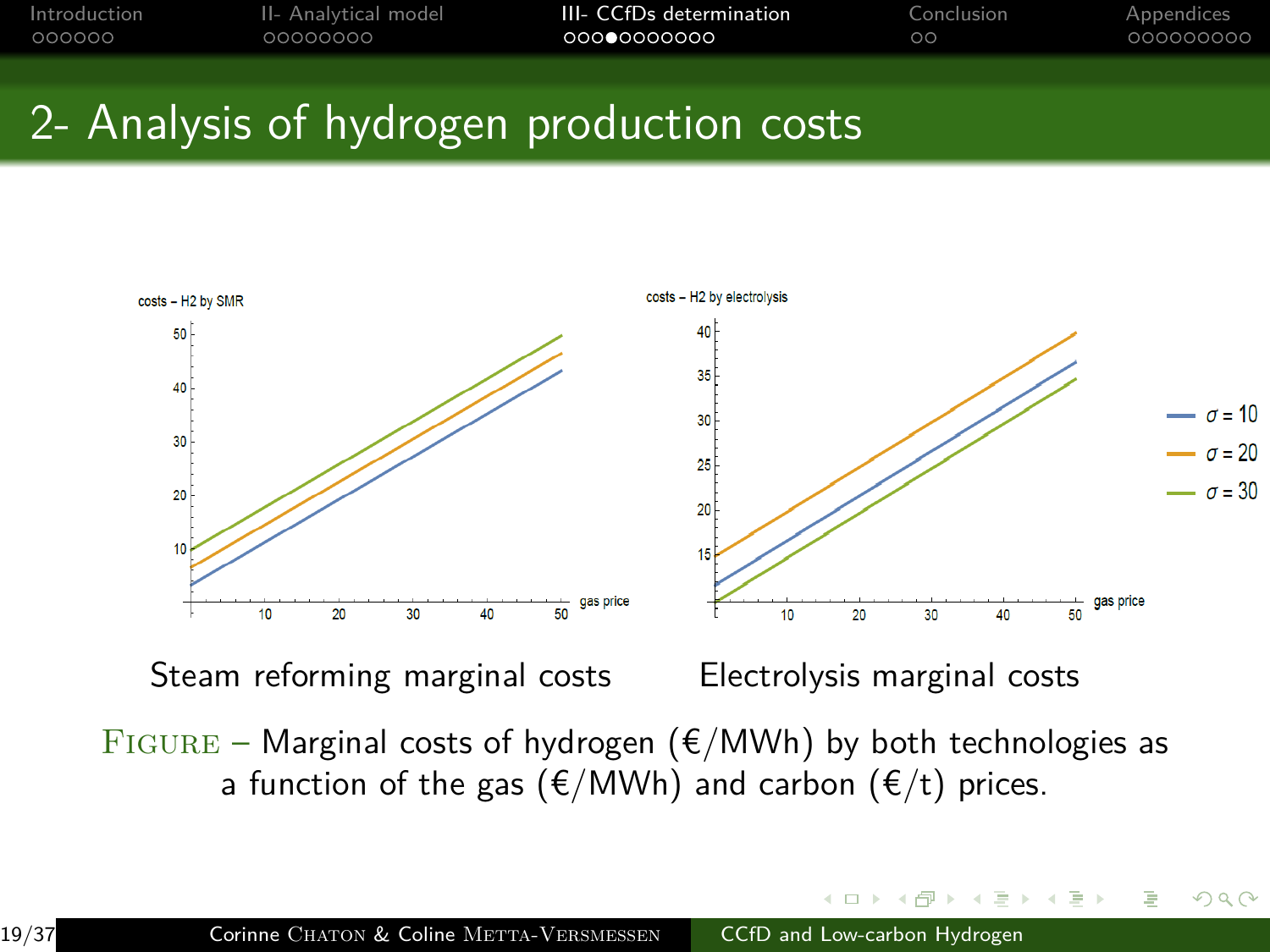| Introduction | II- Analytical model | III- CCfDs determination | Conclusion | Appendices |
|--------------|----------------------|--------------------------|------------|------------|
| 000000       | 00000000             | 00000000000              | $\circ$    | 000000000  |
|              |                      |                          |            |            |



Costs for a carbon price of  $20 \in /t$ . Costs for a carbon price of  $30 \in /t$ .

FIGURE – Costs of both technologies in Germany ( $\epsilon/MWh$ ).  $(blue = electrolysis, yellow = steam reforming)$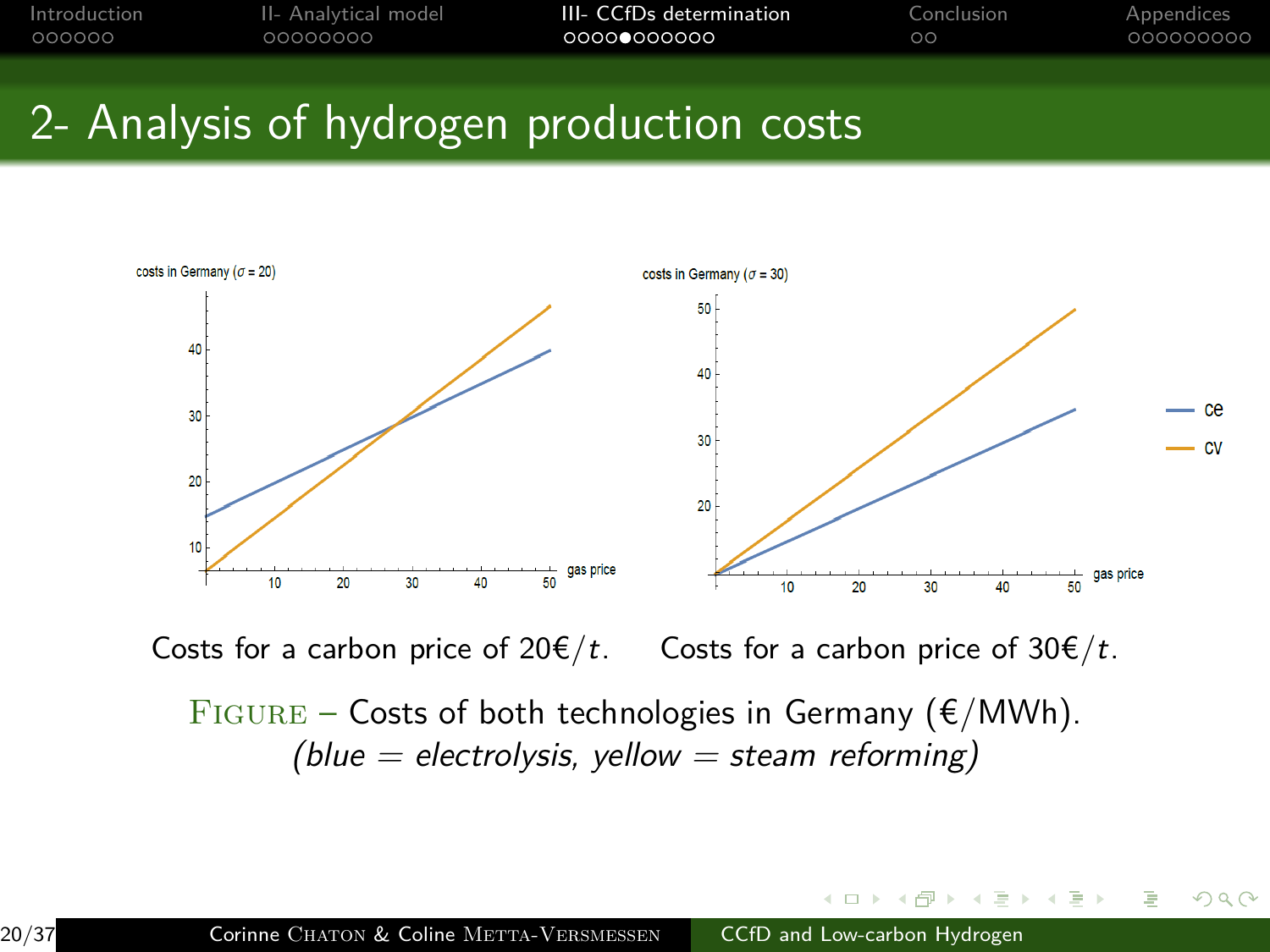| Introduction | II- Analytical model | III- CCfDs determination | Conclusion | Appendices |
|--------------|----------------------|--------------------------|------------|------------|
| 000000       | 00000000             | 00000000000              | $\circ$    | 000000000  |
|              |                      |                          |            |            |



Costs for a carbon price of  $20 \notin /t$ . Costs for a carbon price of  $30 \notin /t$ .

FIGURE – Costs of both technologies in France ( $\epsilon/MWh$ ). (blue = electrolysis, yellow = steam reforming)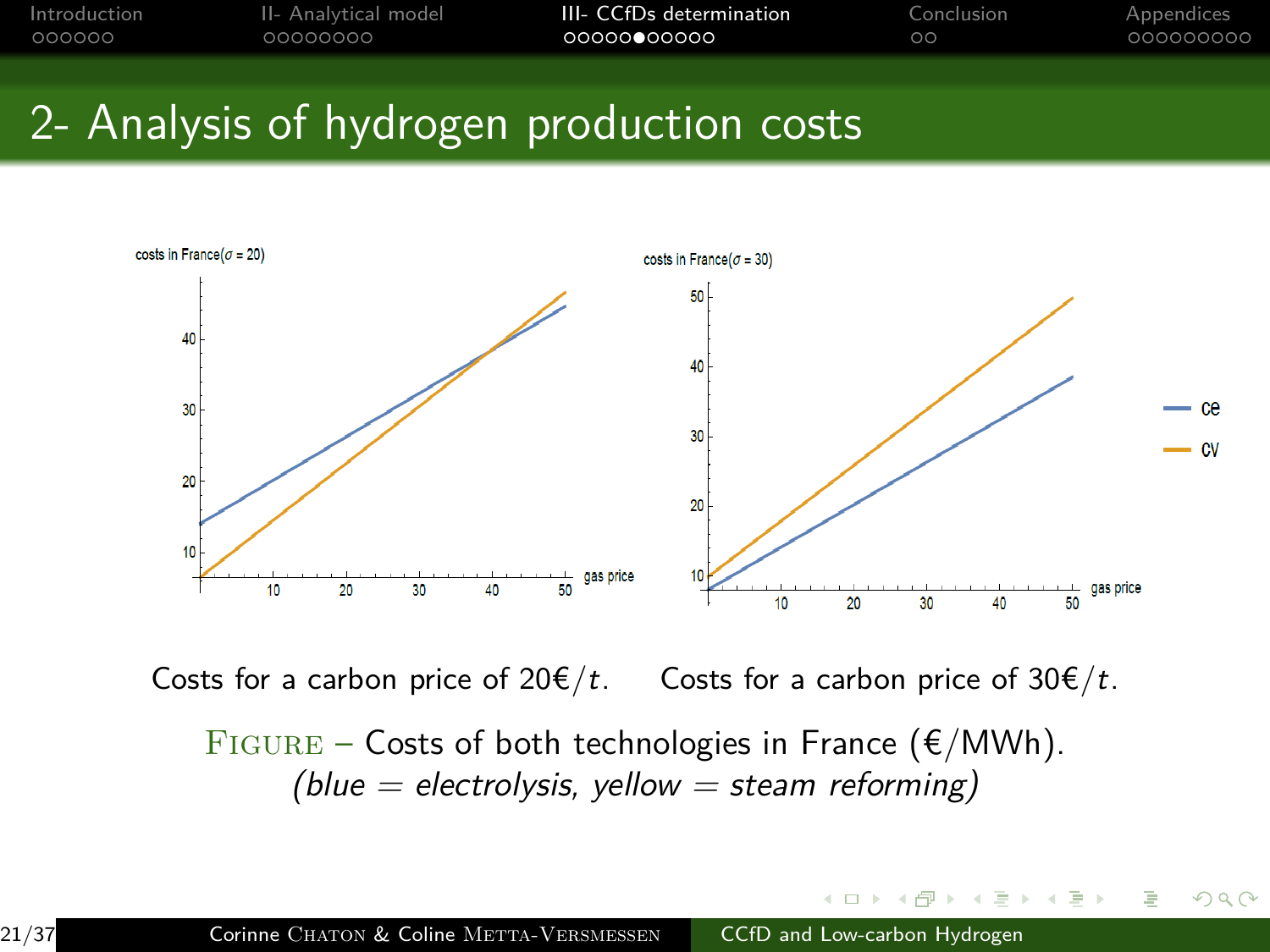| Introduction | II- Analytical model | III- CCfDs determination | Conclusion | Appendices |
|--------------|----------------------|--------------------------|------------|------------|
| 000000       | 00000000             | 000000000000             | $\circ$    | _000000000 |
|              |                      |                          |            |            |





 $299$ 

Figure – Difference in marginal costs of hydrogen production by electrolysis between France and Germany ( $E/MWh$ ).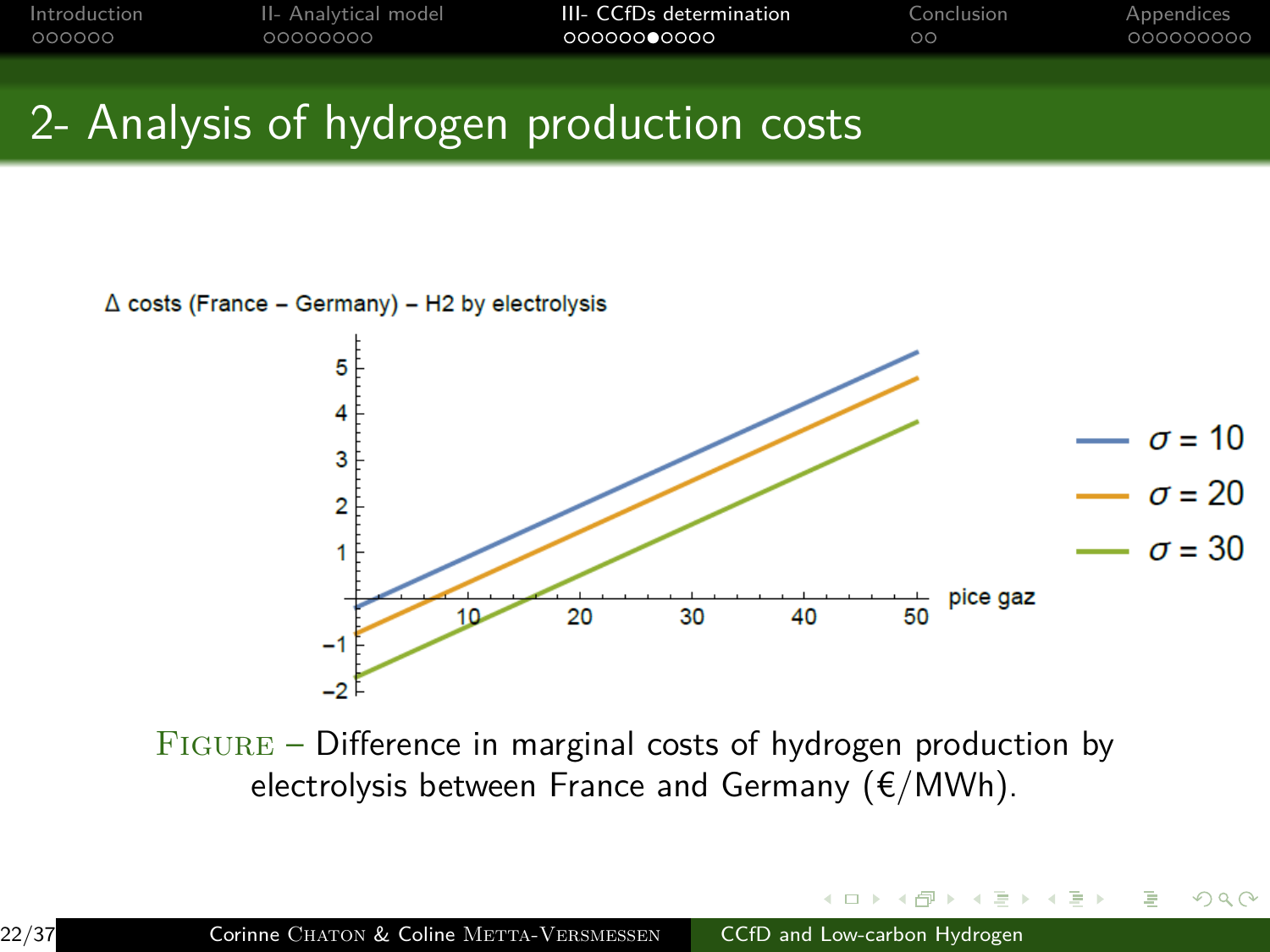| Introduction | II- Analytical model | III- CCfDs determination | Conclusion | Appendices |
|--------------|----------------------|--------------------------|------------|------------|
| 000000       | 00000000             | 00000000000              | $\circ$    | 000000000  |
|              |                      |                          |            |            |



FIGURE – CCfD strikes ( $E/t$ ) in France and Germany as a function of gaz price (€/MWh).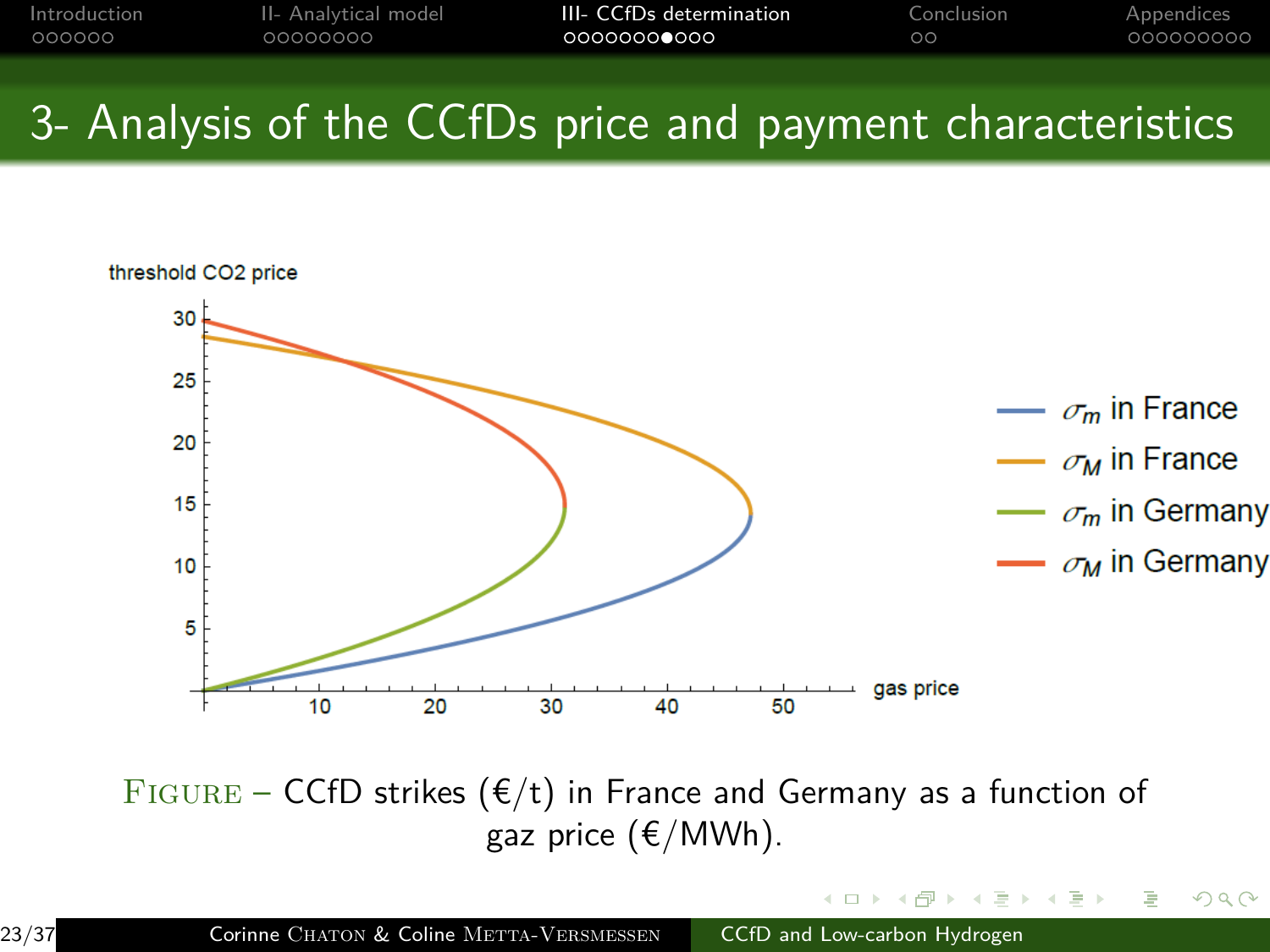| Introduction | II- Analytical model | III- CCfDs determination | Conclusion | Appendices |
|--------------|----------------------|--------------------------|------------|------------|
| 000000       | 00000000             | , ∩∩∩∩∩∩∩∩●∩∩            | ററ         | 000000000  |
|              |                      |                          |            |            |



 $FIGURE - CCFD$  payment ( $E/MWh$ ) in France and Germany according to the carbon market price  $(\epsilon/t)$ .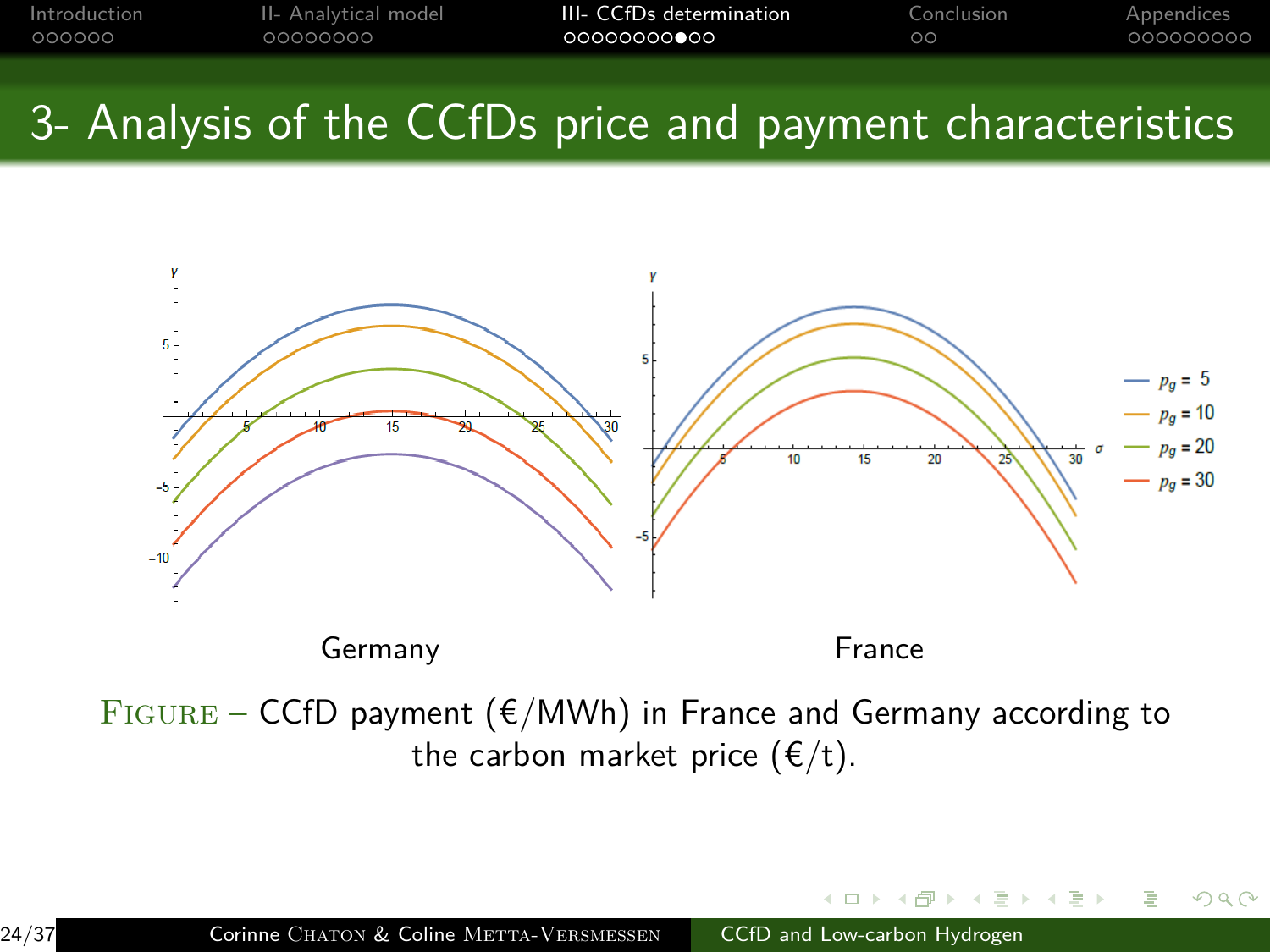| Introduction | II- Analytical model | III- CCfDs determination | Conclusion | Appendices |
|--------------|----------------------|--------------------------|------------|------------|
| 000000       | 00000000             | 00000000000              | ം ക        | 000000000  |
|              |                      |                          |            |            |



Figure – Impacts of the subsidies supplementing the carbon market on the CCfD strike in Germany  $(\epsilon/t)$ .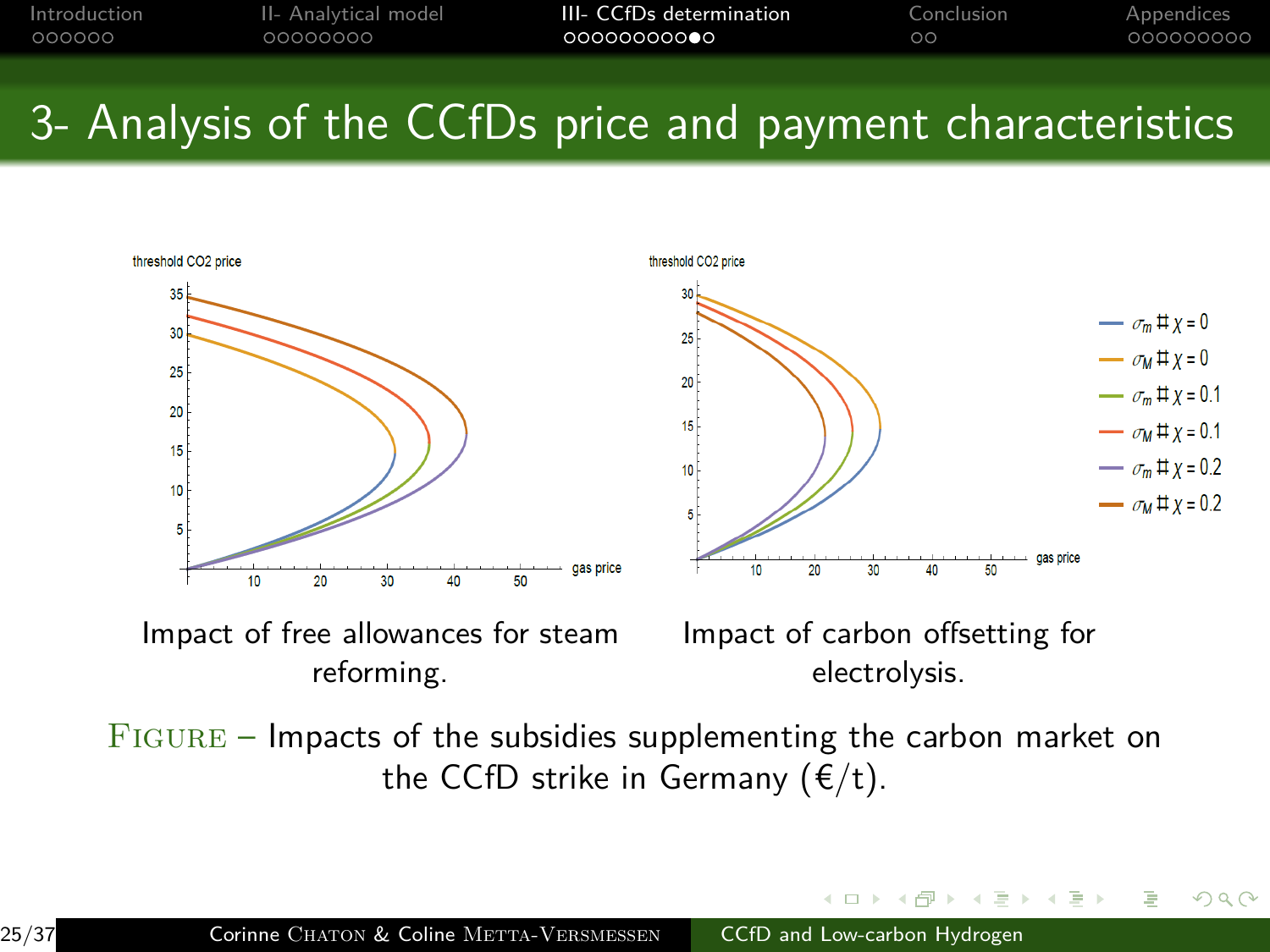| Introduction | II- Analytical model | III- CCfDs determination | Conclusion | Appendices |
|--------------|----------------------|--------------------------|------------|------------|
| 000000       | 00000000             | 0000000000               | ററ         | 000000000  |
|              |                      |                          |            |            |



Figure – Impacts of the subsidies supplementing the carbon market on the CCfD strike in France  $(\epsilon/t)$ .

 $QQ$ 

 $\rightarrow$   $\equiv$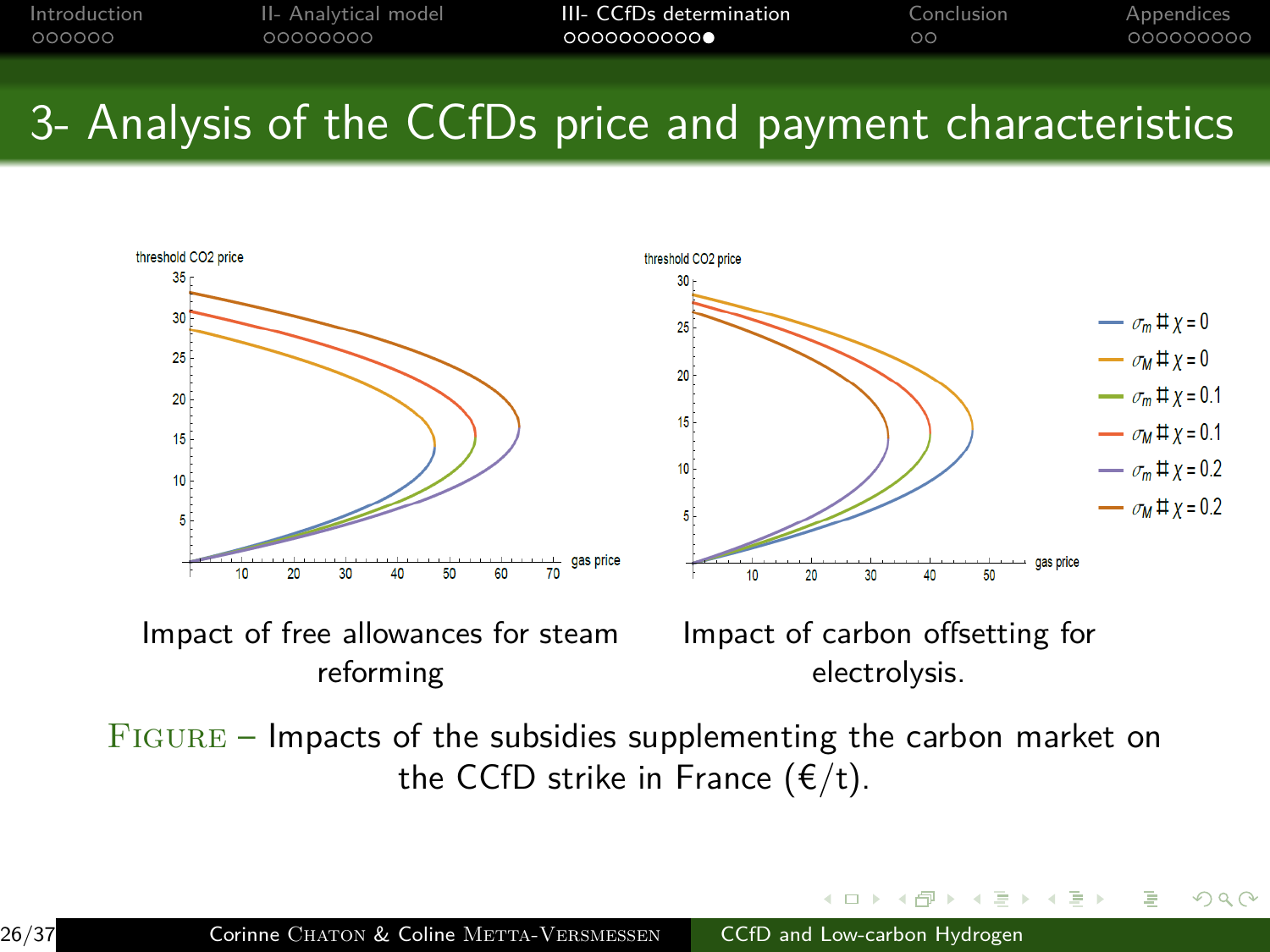<span id="page-26-0"></span>

| Introduction<br>000000 | II- Analytical model<br>00000000 | III- CCfDs determination<br>00000000000 | Conclusion<br>$\bullet$ | Appendices<br>000000000 |
|------------------------|----------------------------------|-----------------------------------------|-------------------------|-------------------------|
|                        | Table of contents                |                                         |                         |                         |
|                        |                                  |                                         |                         |                         |

#### **[Introduction](#page-1-0)**

- 2 [Analytical model](#page-7-0)
- 3 [Determination of French and German CCfDs](#page-15-0)

### 4 [Conclusion](#page-26-0)

### **[Appendices](#page-28-0)**

4 17 18

 $\sim$  $\leftarrow$   $\equiv$  $\sim$ 化重压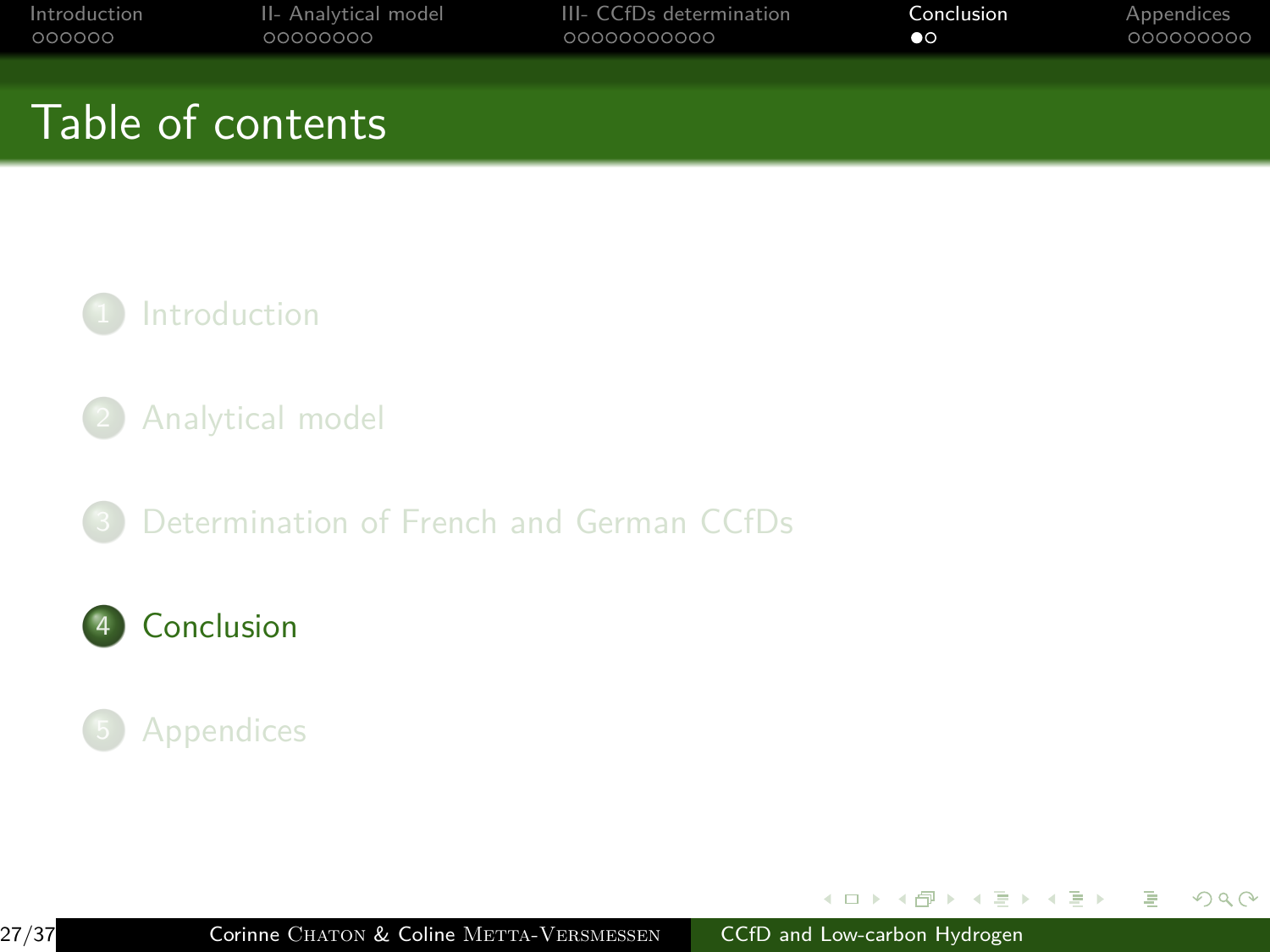| Introduction | II- Analytical model | III- CCfDs determination | Conclusion      | Appendices |
|--------------|----------------------|--------------------------|-----------------|------------|
| 000000       | 00000000             | 00000000000              | $\circ \bullet$ | 000000000  |
|              |                      |                          |                 |            |
|              |                      |                          |                 |            |

### Conclusion

#### Results : An initial model on CCFDs and  $H_2$

- The strike can represent a set of prices;
- There is a threshold gas price (relative to other parameters) above which the CCfD is ineffective ;
- The CCfD should be characterized according to the region's electricity fleet due to the impact of the carbon price ;
- The additional aid to the EU-ETS impacts the characterization of CCfDs.

#### Further research

Multi-period model to consider the whole business plan (investments, uncertainty, risk coverage) ; study of allocation methods...

→ 手下→ 手下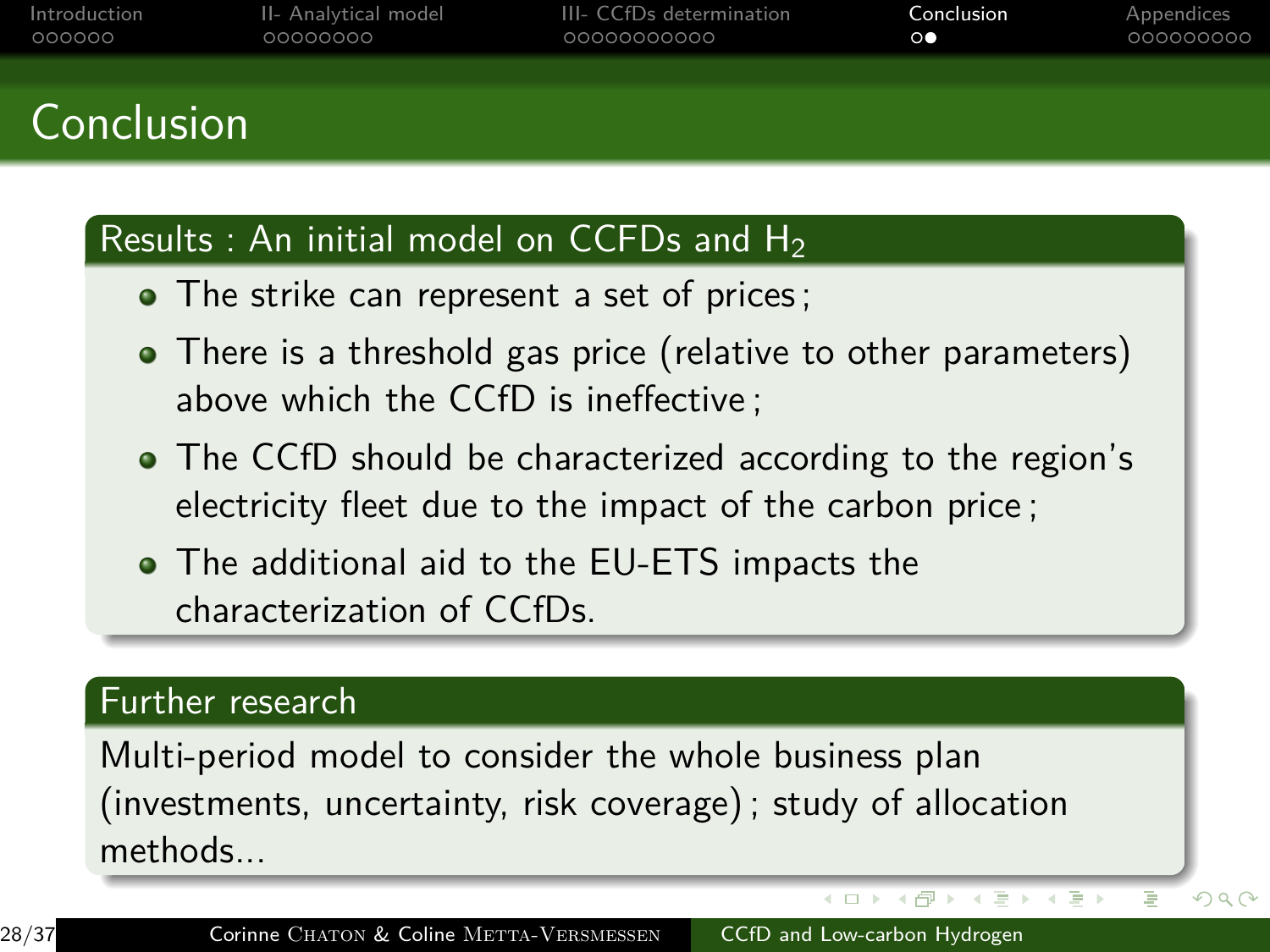<span id="page-28-0"></span>

| Introduction<br>000000 | II- Analytical model<br>00000000 | III- CCfDs determination<br>00000000000 | Conclusion<br>$\circ$ | Appendices<br>•000000000 |
|------------------------|----------------------------------|-----------------------------------------|-----------------------|--------------------------|
|                        | Table of contents                |                                         |                       |                          |
|                        |                                  |                                         |                       |                          |

#### **[Introduction](#page-1-0)**

- 2 [Analytical model](#page-7-0)
- 3 [Determination of French and German CCfDs](#page-15-0)

### **[Conclusion](#page-26-0)**



4 17 18

 $\sim$  $\leftarrow$   $\equiv$  $\sim$ 化重压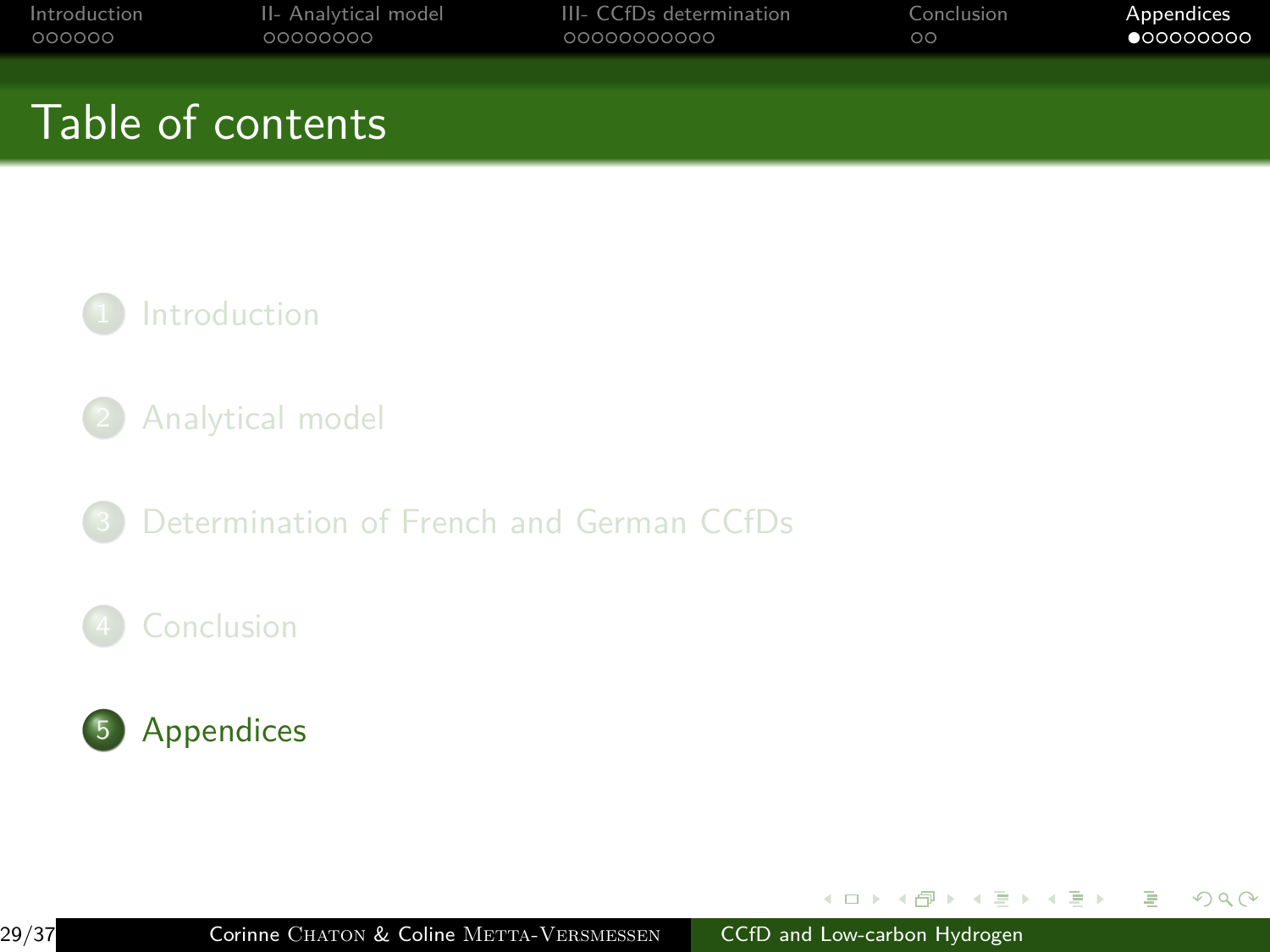| Introduction | II- Analytical model | III- CCfDs determination | Conclusion | Appendices |
|--------------|----------------------|--------------------------|------------|------------|
| 000000       | 00000000             | 00000000000              | $\circ$    | 000000000  |
| Appendices   |                      |                          |            |            |

- A. Econometric study for the electricity price function in France and Germany
- B. Determination of CCfD in Europe and limitations of the results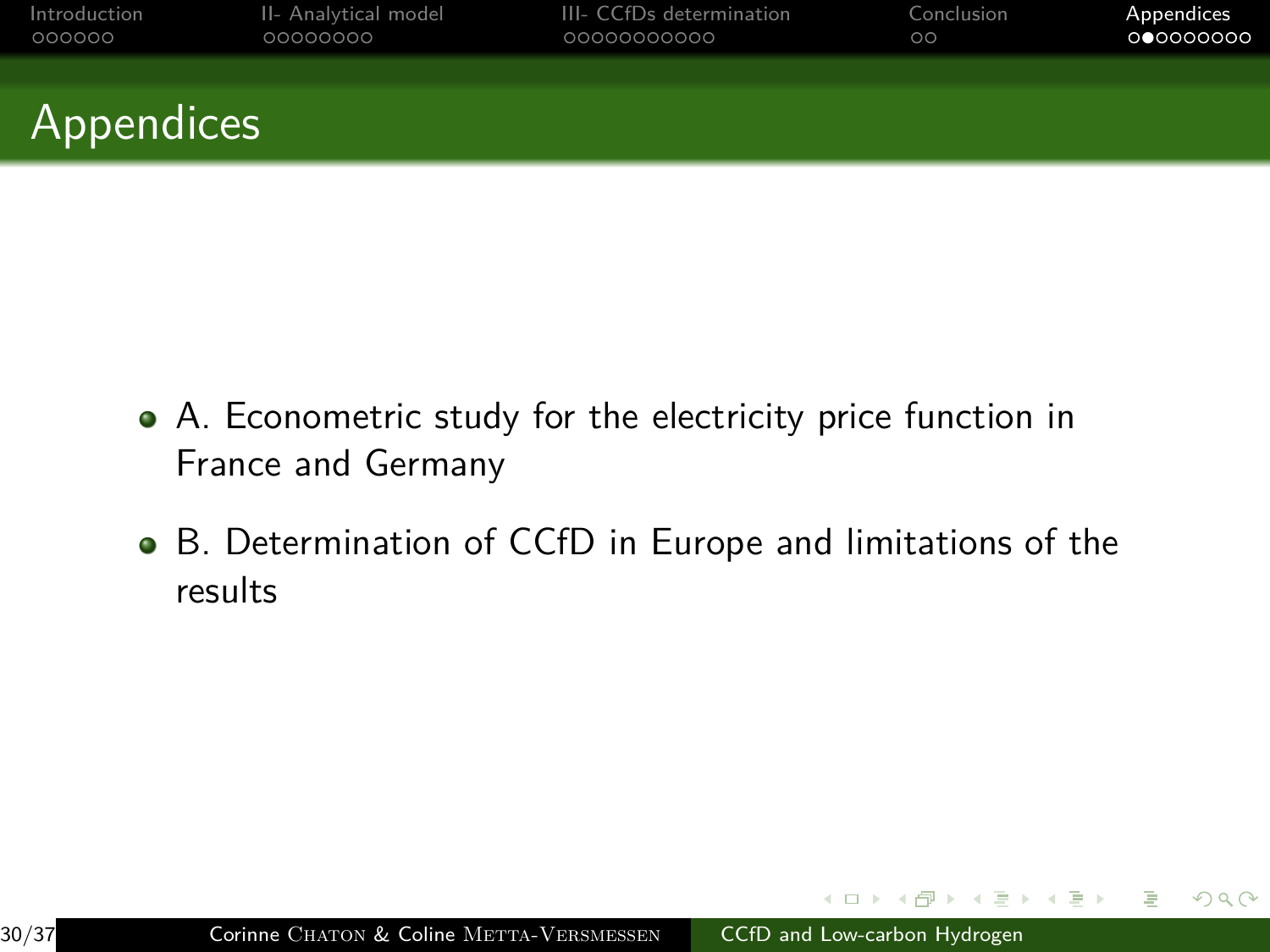| Introduction | II- Analytical model | III- CCfDs determination | Conclusion | Appendices |
|--------------|----------------------|--------------------------|------------|------------|
| 000000       | 00000000             | 00000000000              | ററ         | 000000000  |
|              |                      |                          |            |            |

# A.1- Selection of variables (French case)

| Explanatory var. | Estimation | <b>SD</b> | t-value | t        |
|------------------|------------|-----------|---------|----------|
| $p_0$            | 13,723     | 9,11      | 1,51    | 0,14     |
| $p_{\rm g}$      | 0,99       | 0,32      | 2,88    | 0,01     |
| $\sigma$         | 2,25       | 1,37      | 1,64    | 0,11     |
| $\sigma^2$       | $-0,06$    | 0,05      | $-1,22$ | 0,23     |
| $p_{\rm g}$      | 1,21       | 0,25      | 4,76    | 3,71e-05 |
| $\sigma$         | 3,57       | 1,07      | 3,32    | 0,00219  |
| $\sigma^2$       | $-0,11$    | 0,04      | $-2,52$ | 0,01692  |

Table – Results of the linear regression for the French case with constant (top) and without constant (bottom).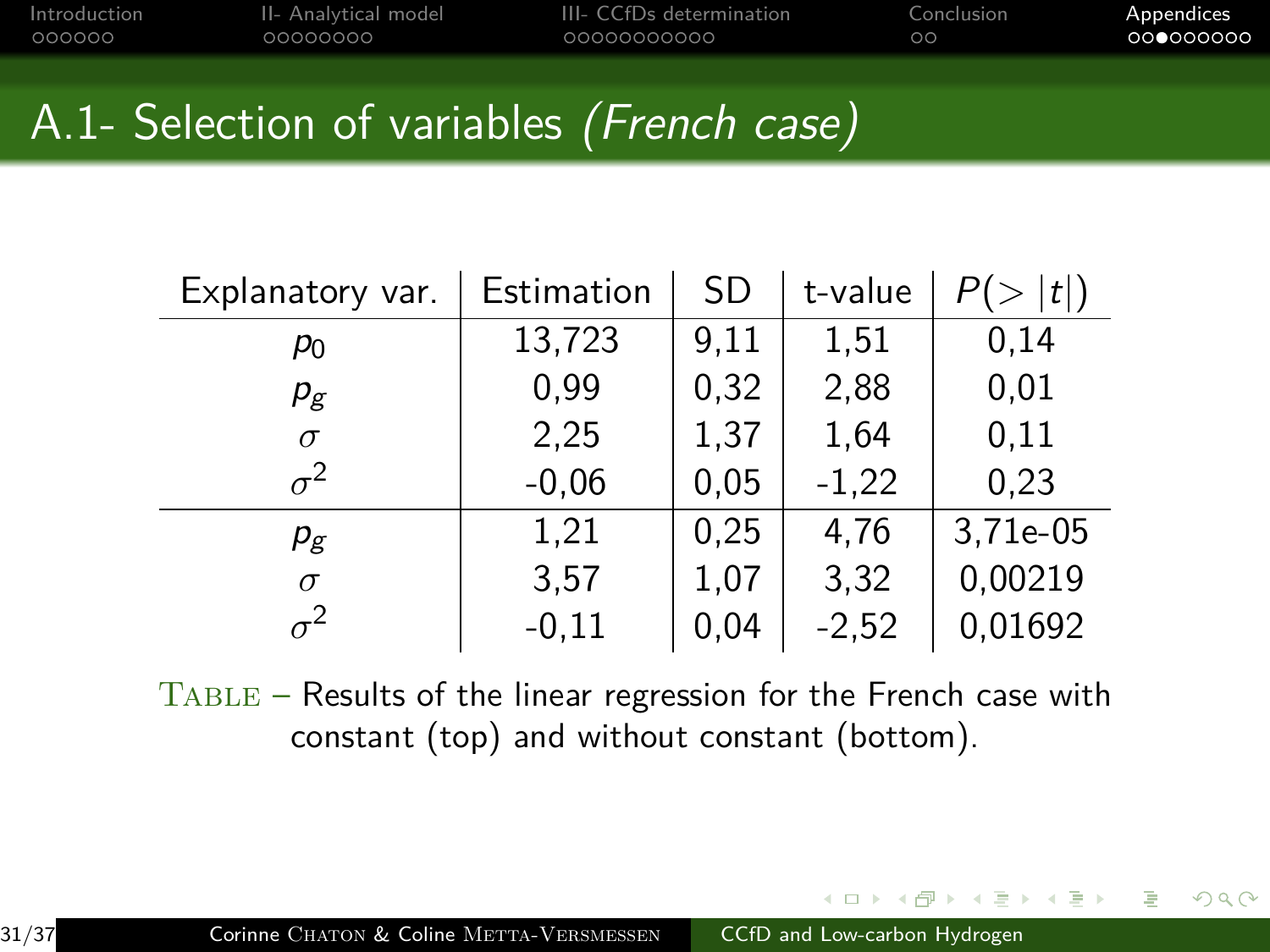| Introduction | II- Analytical model | III- CCfDs determination | Conclusion | Appendices |
|--------------|----------------------|--------------------------|------------|------------|
| 000000       | LOQQQQQQQ            | 00000000000              | $\circ$    | 000000000  |
|              |                      |                          |            |            |
|              |                      |                          |            |            |

### A.2- Residue test

| test            | France                                        | Germany      |
|-----------------|-----------------------------------------------|--------------|
| Shapiro-Wilk    | $p-v = 0.001$                                 | $p-v = 0.77$ |
| Breusch-Pagan   | 0.59                                          | $p-v = 0.39$ |
| <b>Skewness</b> | T=1.40; p-v = 0.002   T = 0.16; p-v = 0.67    |              |
| Kurtosis        | $T = 5.10$ ; p-v = 0.01   T= 3.65; p-v = 0.32 |              |

Table – Results of the residue tests for the French and German cases, with the complete database.

 $299$ 

э

**母 → → ヨ**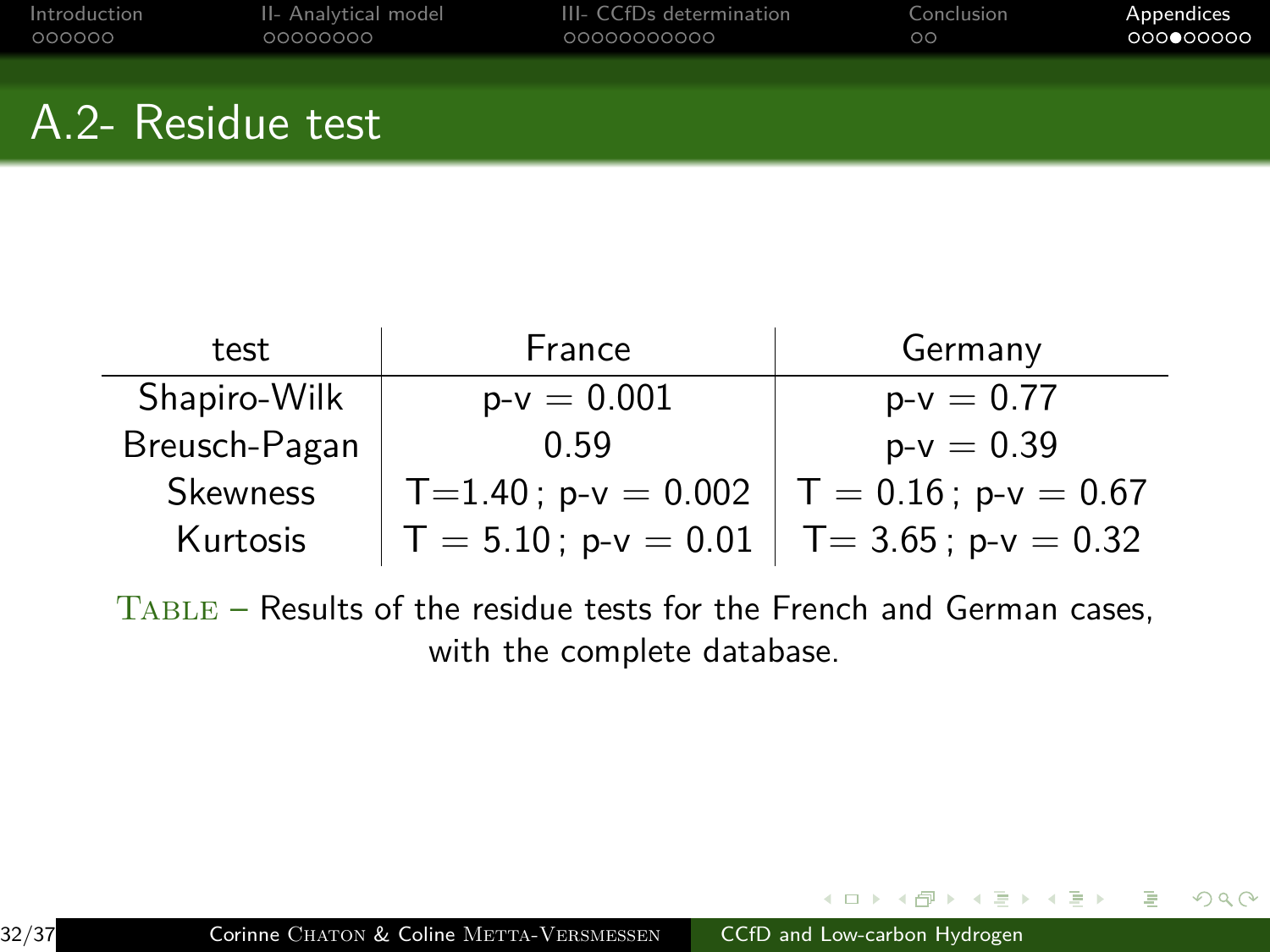| Introduction | II- Analytical model | III- CCfDs determination | Conclusion | Appendices |
|--------------|----------------------|--------------------------|------------|------------|
| 000000       | 00000000             | _00000000000             | $\circ$    | 0000000000 |
|              |                      |                          |            |            |

# A.2- Residue test (French case)



Figure – Model residuals for the French case with the complete database.

 $\overline{a}$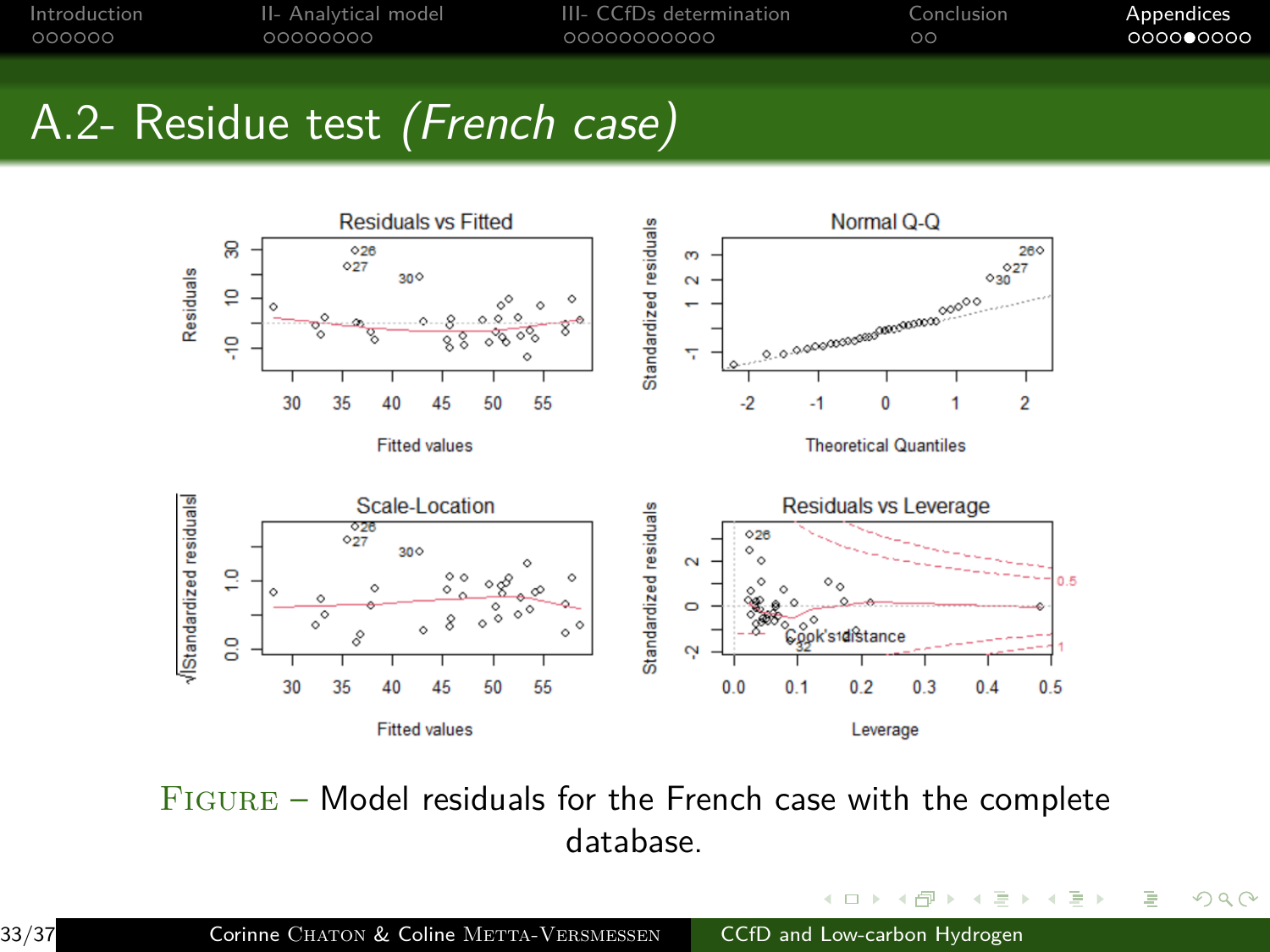| II- Analytical model | III- CCfDs determination | Conclusion | Appendices |
|----------------------|--------------------------|------------|------------|
| 00000000             | 00000000000              | $\circ$    | 000000000  |
|                      |                          |            |            |
|                      |                          |            |            |
|                      |                          |            |            |

### A.2- Residue test

| test          | France                  | Germany                  |
|---------------|-------------------------|--------------------------|
| Shapiro-Wilk  | $p-v = 0.19$            | $p-v = 0.66$             |
| Breusch-Pagan | 0.75                    | $p-v = 0.29$             |
| Skewness      | $T = 0.83$ ; p-v = 0.04 | $T = -0.48$ ; p-v = 0.21 |
| Kurtosis      | $T = 4.07$ ; p-v = 0.08 | $T = 2.95$ ; p-v = 0.94  |

Table – Residue test results for the French and German cases, without winter 2016-2017.

イ何 トマミトマミト

**ALCOHOL:** 

 $299$ 

э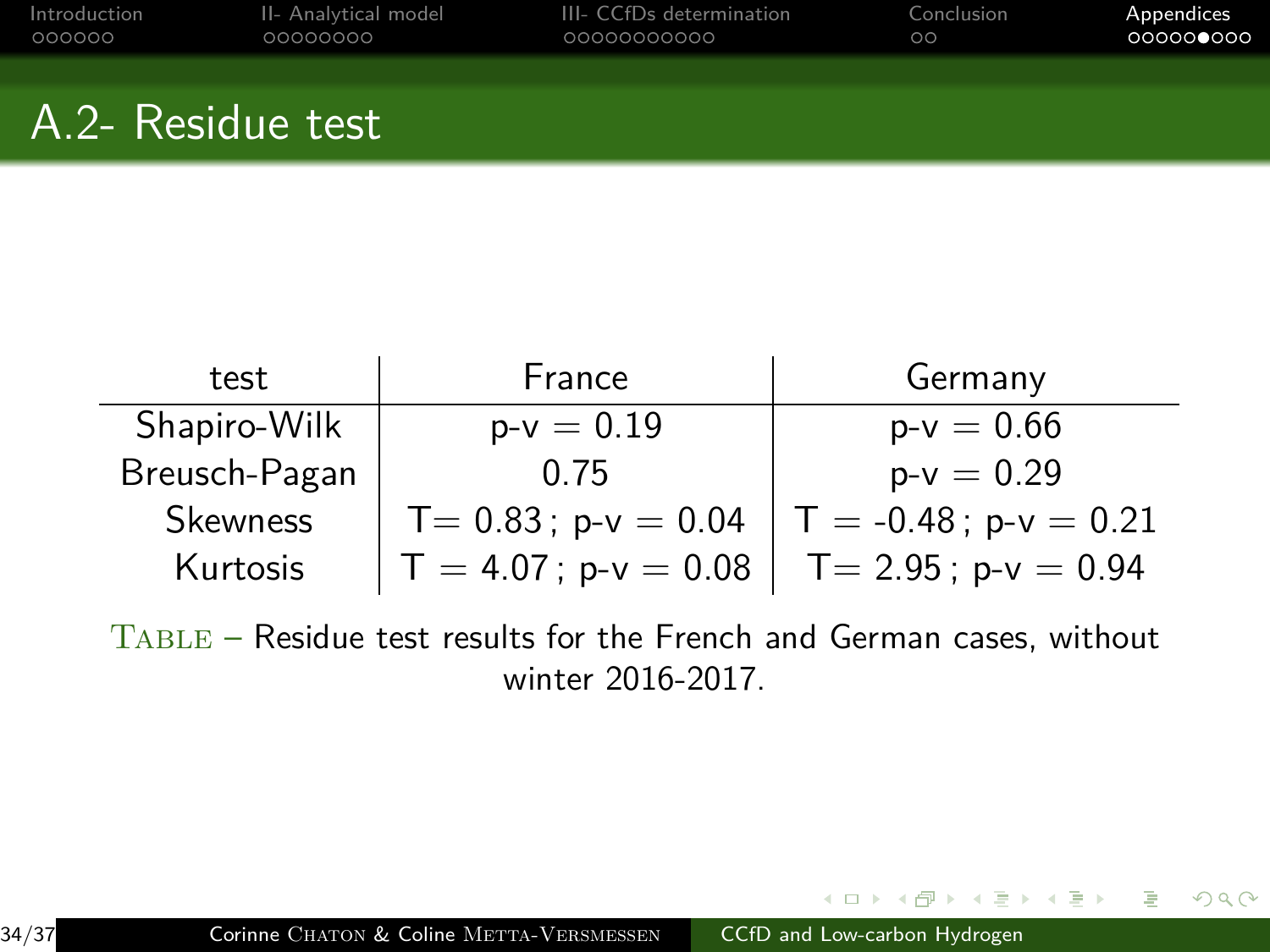| Introduction | II- Analytical model | III- CCfDs determination | Conclusion | Appendices         |
|--------------|----------------------|--------------------------|------------|--------------------|
| 000000       | 00000000             | 00000000000              | ററ         | ∩QQQQQ <b>⊜</b> QQ |
|              |                      |                          |            |                    |

### B.1- Estimation of the parameters

|    | France    | Europe    |
|----|-----------|-----------|
| P٥ | 35.266    | 31.286    |
| p1 | 0.5361    | 0.8343    |
| рŋ | $-0.0004$ | $-0.0026$ |

 $TABLE - Reference values of electricity price parameters ( $\epsilon/MWh$ ) in$ Europe and France, with  $p_e(\sigma) = p_2\sigma^2 + p_1\sigma + p_0$ .

 $299$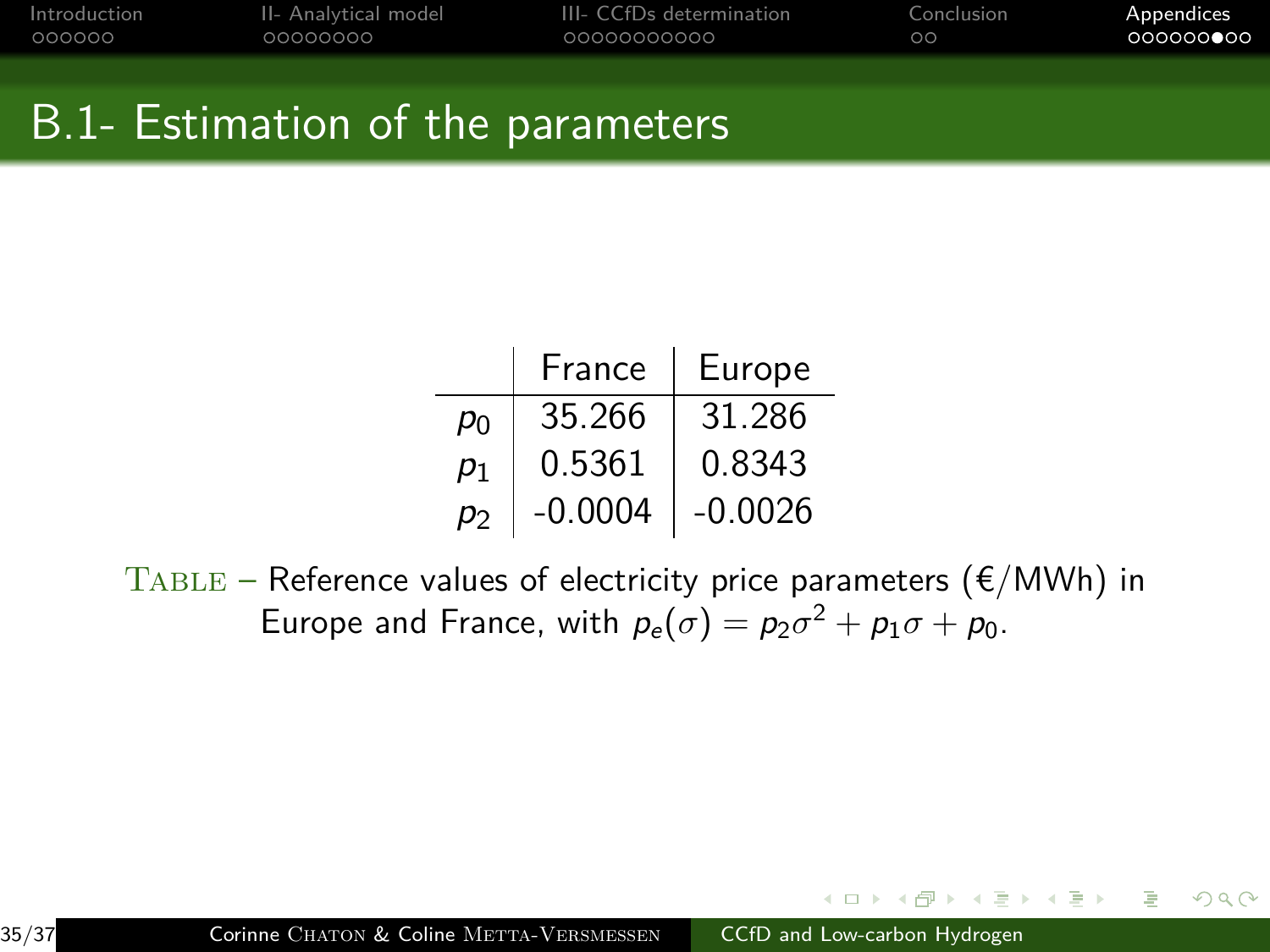| Introduction | II- Analytical model | III- CCfDs determination | Conclusion | Appendices       |
|--------------|----------------------|--------------------------|------------|------------------|
| 000000       | 00000000             | 00000000000              | $\circ$    | െറെററ <b>െ</b> െ |
|              |                      |                          |            |                  |

### B.2- Strike and payment for the European case



Figure – CCfD strike in Europe.

 $290$